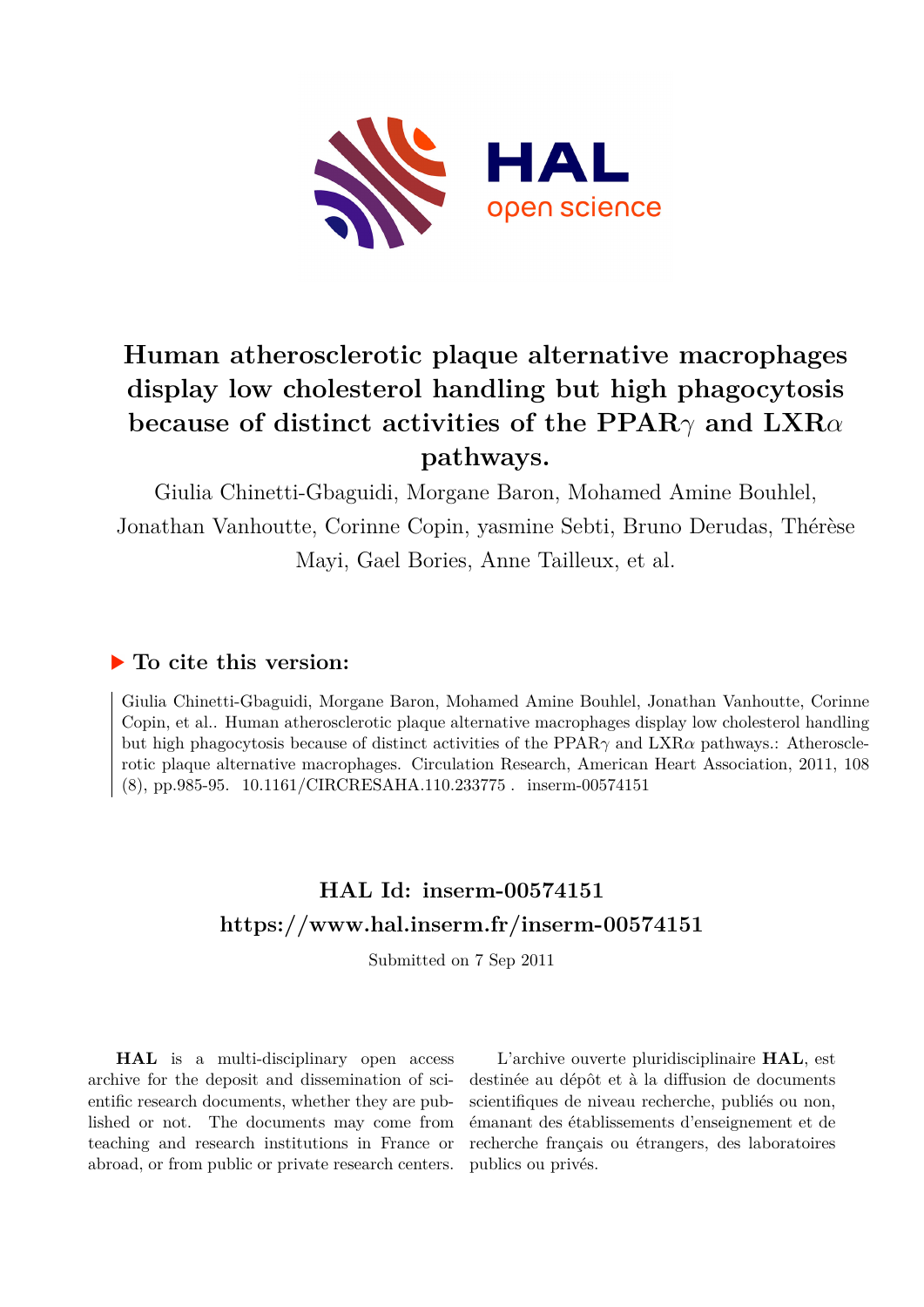## **Human atherosclerotic plaque alternative macrophages display low cholesterol handling but high phagocytosis due to distinct activities of the PPAR**γ **and LXR**α **pathways**

Giulia Chinetti-Gbaguidi<sup>1,2,3,4</sup>, Morgane Baron<sup>1,2,3,4\*</sup>, Mohamed Amine Bouhlel<sup>1,2,3,4\*</sup>, Jonathan Vanhoutte<sup>1,2,3,4\*</sup>, Corinne Copin<sup>1,2,3,4</sup>, Yasmine Sebti<sup>1,2,3,4</sup>, Bruno Derudas<sup>1,2,3,4</sup>, Thérèse Mayi<sup>1,2,3,4</sup>, Gael Bories<sup>1,2,3,4</sup>, Anne Tailleux<sup>1,2,3,4</sup>, Stephane Haulon<sup>5</sup>, Christophe Zawadzki<sup>1,3,5</sup>, Brigitte Jude<sup>1,3,5</sup> and Bart Staels $^{1,2,3,4}$ 

\*: These authors equally contributed to the work

Short title: Atherosclerotic plaque alternative macrophages Word count: 6667 Subject codes: [90], [142], [143], [134]

1 Univ Lille Nord de France, F-59000, Lille, France 2 Inserm, U1011, F-59000, Lille, France 3 UDSL, F-59000, Lille, France 4 Institut Pasteur de Lille, F-59019, Lille, France 5 EA2693 and Centre Hospitalier Regional Universitaire de Lille, France

Corresponding author: Bart Staels Inserm U1011 - Institut Pasteur de Lille 1, rue du Professeur Calmette BP 245, Lille 59019, France; Tel : +33-3-20-87-73-88 Fax : +33-3-20-87-73-60 E-mail : bart.staels@pasteur-lille.fr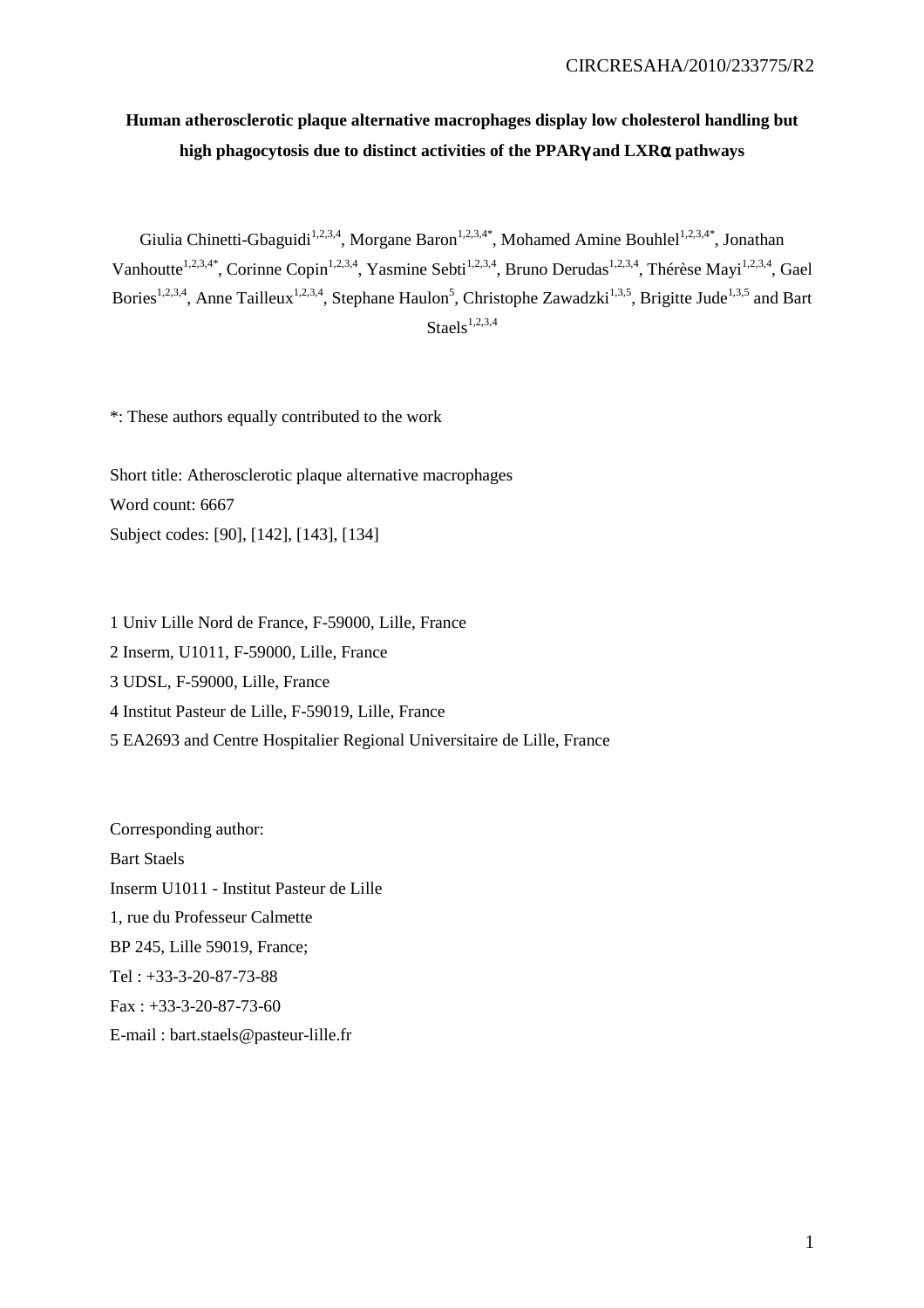#### **ABSTRACT**

*Rationale –* A crucial step in atherogenesis is the infiltration of the sub-endothelial space of large arteries by monocytes where they differentiate into macrophages and transform into lipid-loaded foam cells. Macrophages are heterogeneous cells which adapt their response to environmental cytokines. Th1 cytokines promote monocyte differentiation into M1 macrophages, while Th2 cytokines trigger an "alternative" M2 phenotype.

*Objective –* We previously reported the presence of CD68+MR+ M2 macrophages in human atherosclerotic plaques. However, the function of these plaque CD68+MR+ macrophages is still unknown.

*Methods and Results –* Histological analysis revealed that CD68+MR+ locate far from the lipid core of the plaque and contain smaller lipid droplets compared to CD68+MR- macrophages. IL-4 polarized CD68+MR+ display a reduced capacity to handle and efflux cellular cholesterol due to low expression levels of the nuclear receptor Liver X Receptor  $(LXR)$ α and its target genes. ABCA1 and ApoE, caused by the high 15-lipoxygenase activity in CD68+MR+ macrophages. By contrast, CD68+MR+ highly express opsonins and receptors involved in phagocytosis resulting in high phagocytic activity. In M2 macrophages, Peroxisome Proliferator-Activated receptor (PPAR)γ activation enhances the phagocytic, but not the cholesterol trafficking pathways.

*Conclusions –* These data identify a distinct macrophage sub-population with a low susceptibility to become foam cells, but high phagocytic activity due to different regulatory activities of the PPARγ-LXRα pathways.

Keywords: Atherosclerosis, macrophages, nuclear receptors, cholesterol

Non-standard Abbreviations and Acronyms: None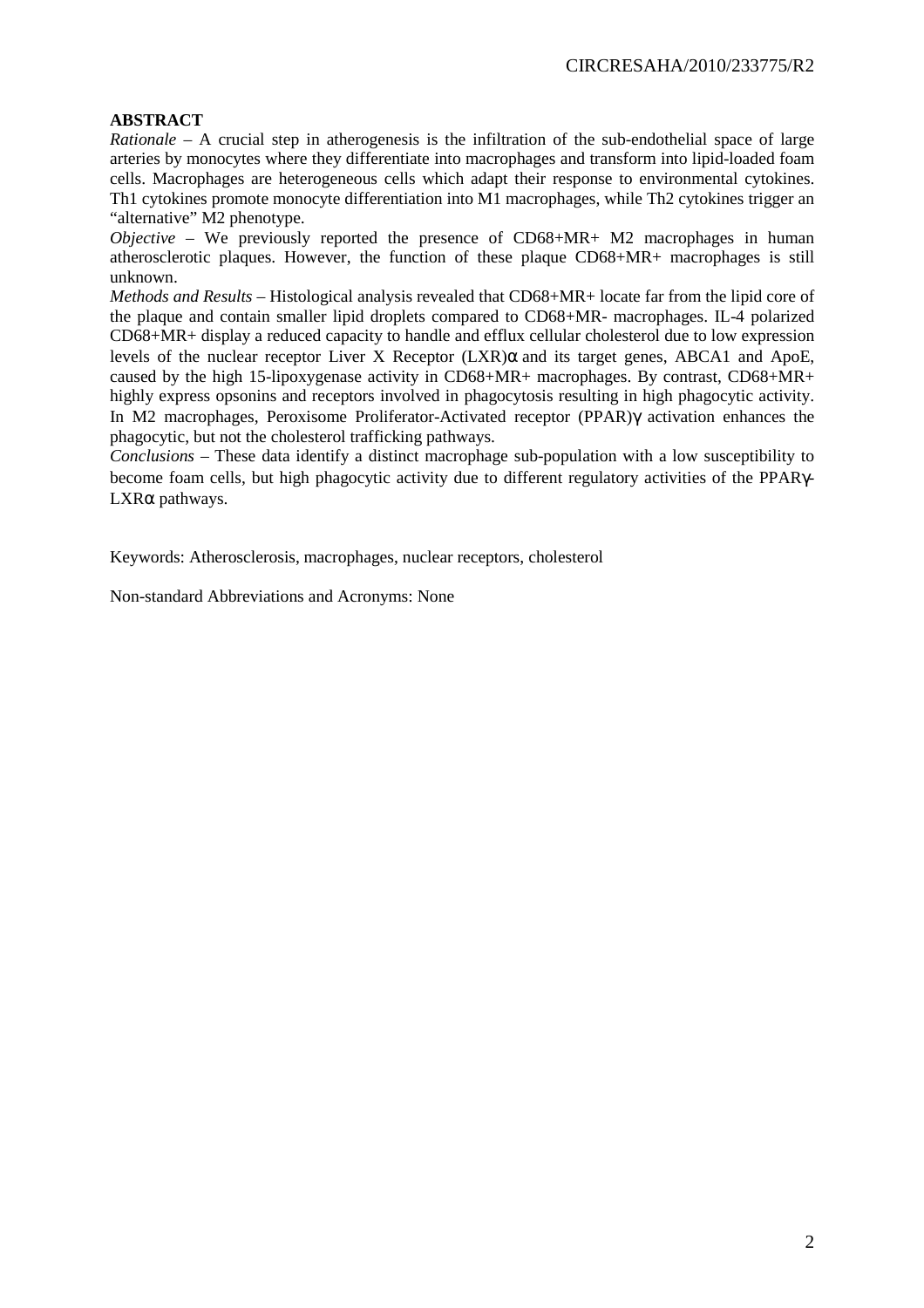#### **INTRODUCTION**

A crucial step in atherogenesis is the infiltration of monocytes within the sub-endothelial space of large arteries and their differentiation into macrophages. In early plaques, recruited macrophages play reparatory roles via the phagocytosis of oxidized lipids and apoptotic cells. However, during atherosclerosis progression, macrophages contribute to foam cell formation, lesion growth, plaque rupture and thrombosis by secreting immune-inflammatory factors, growth factors, proteolytic enzymes and tissue factor  $\frac{1}{1}$ .

One of the most important functions of macrophages in the context of atherosclerosis is the handling of lipids, especially cholesterol. The maintenance of macrophage cholesterol homeostasis is of critical importance in the pathogenesis of atherosclerosis, since an imbalance between cholesterol influx and efflux leads to an excessive accumulation of cholesterol in macrophages and their transformation into foam cells  $2.3$ . Macrophage scavenger receptors, including scavenger receptor A (SR-A), CD36 and lectin-like oxidized LDL receptor-1 (LOX-1), mediate the uptake of modified LDL lipoproteins, including oxidized (Ox)LDL. Within the macrophages, modified LDL-derived cholesteryl esters are hydrolysed in lysosomes by the lysosomal acid lipase (LAL). The released unesterified cholesterol traffics to and integrates in the plasma membrane. The excess of cholesterol is transported back to the endoplasmic reticulum where it is re-esterified by acyl-CoA:cholesterol acyltransferase-1 (ACAT-1) and stored as lipid droplets<sup>4</sup>. Cellular cholesterol at the plasma membrane is available for efflux, a highly regulated process mediated by specific proteins, including ATP-binding cassette (ABC) transporters (ABCA1 and ABCG1/ABCG4)<sup>5</sup> and apolipoprotein (apo)  $E<sup>6</sup>$ .

Besides their role in lipid handling and the immune-inflammatory response, macrophages are also involved in phagocytosis of opsonized bacteria and pathogens and efferocytosis, the clearance of apoptotic cells and debris, since they express receptors and adaptors which recognize the "eat-me" signals at the surface of dying cells  $\frac{7}{1}$ . Ingestion of apoptotic cells generally triggers an antiinflammatory response <sup>8</sup>. Hence, atherosclerosis may be caused not only by a sustained proinflammatory reaction, but also by the failure of anti-inflammatory control mechanisms.

Macrophages are heterogeneous cells, which adapt their response to environmental cytokines and microbial products. While Th1 cytokines (IFNγ and IL1-β) or bacterial LPS induce a "classical" activation profile (M1), the Th2 cytokines IL-4 and IL-13 induce an "alternative" activation (M2) of macrophages. Macrophages are plastic cells because they can switch from the M1 to M2 state and vice versa, upon specific signals <sup>9</sup>. M1 macrophages produce pro-inflammatory cytokines, such as tumor necrosis factor α (TNF), IL-6 and IL-12<sup>9</sup>, whereas M2 macrophages dampen this inflammatory Th1 response by producing anti-inflammatory factors (IL-10, TGF-β, IL-1 receptor antagonist (IL-1Ra)), thus promoting angiogenesis and tissue repair  $9,10$ .

Macrophage functions are under the control of several transcription factors, among which the Liver X Receptors (LXR) and the Peroxisome Proliferator-Activated Receptors (PPAR). LXRα, LXRβ and PPARγ are ligand-activated nuclear receptors controlling cholesterol distribution and efflux, the inflammatory response  $^{11}$  and, in the case of PPAR $\gamma$ , macrophage polarization state  $^{12,13}$ .

We have previously shown that, besides classically activated M1 macrophages, human atherosclerotic plaques contain also macrophages expressing the mannose receptor (MR), an alternative macrophage marker, suggesting heterogeneity of plaque macrophage populations  $12$ . However, the phenotypic characteristics and functions nor the regulatory pathways operative in these alternative M2 macrophages are still unknown. The objective of this study was to characterize the macrophage subpopulations in human atherosclerotic plaques and to study their functions.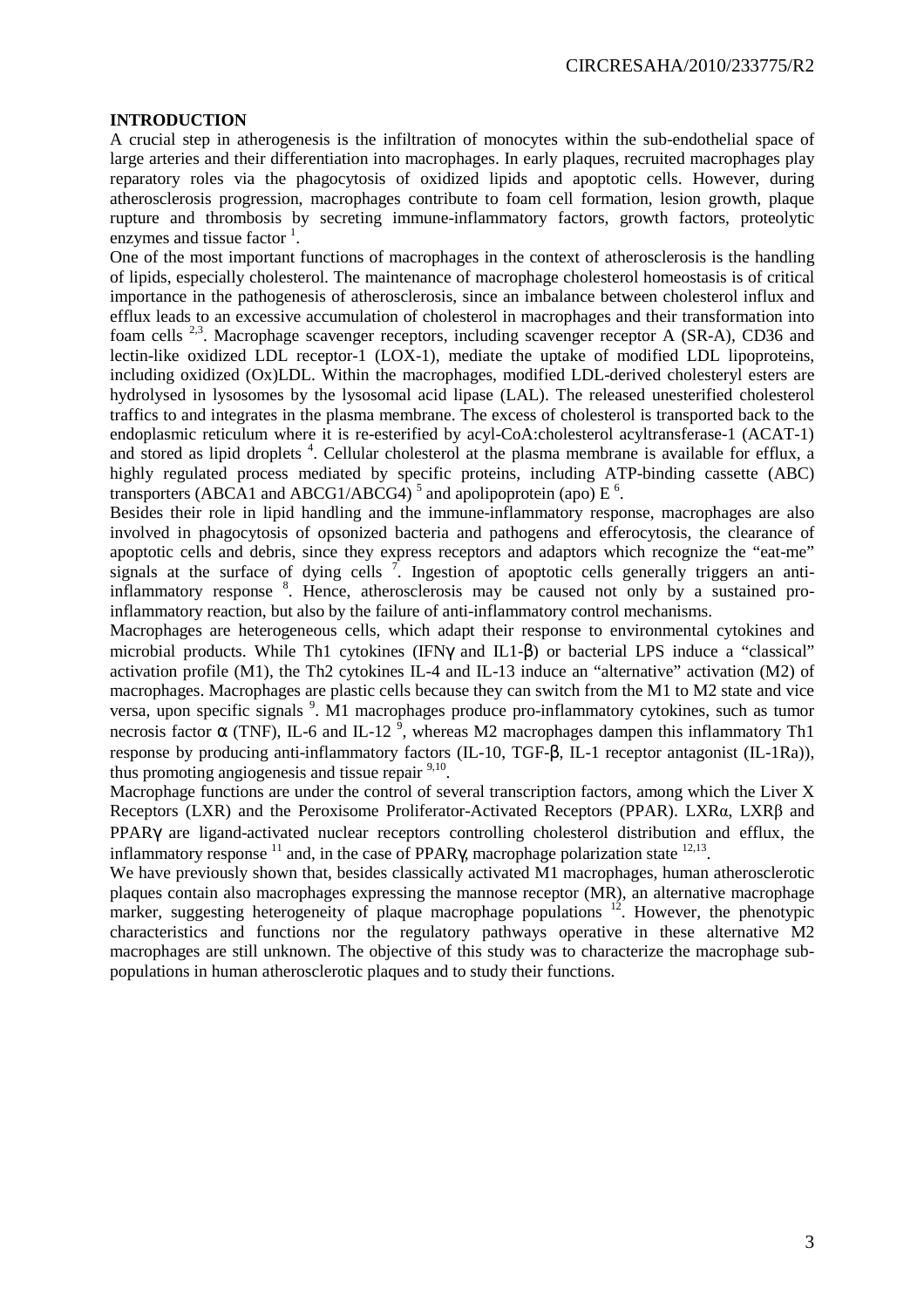#### **METHODS**

#### **Endarterectomy tissue samples**

Human atherosclerotic plaques were removed from 30 patients eligible for surgical carotid endarterectomy according to the European Carotid Trialists' Collaborative Group <sup>14</sup>, recruited at the Cardiovascular Surgery Department, Hospital of Lille, France <sup>15</sup>. Informed consent was obtained from all patients.

#### **Cell culture**

Human peripheral blood mononuclear cells were isolated from healthy donors by Ficoll density gradient centrifugation. Monocytes were differentiated into resting (RM), alternative (M2) or classical (M1) macrophages (see online supplemental file). Where indicated, T0901317 (T09, 1 µmol/L), 22(R)-hydroxycholesterol (22OH, 10 µmol/L), GW1929 (600 nmol/L), cinnamyl-3,4-dihydroxy-acyanocinnamate (CDC,  $5 \mu g/ml$ ) and R04508159 (10  $\mu$ mol/L) compounds were added for 24h.

#### **Immunohistochemical analysis and laser capture microdissection (LCM)**

Immunohistochemical analysis and laser capture micro-dissection were performed on frozen sections (see the online supplemental file).

#### **RNA extraction and analysis**

Total cellular RNA was extracted from macrophages using Trizol (Life Technologies, France). RNA extraction from LCM-isolated samples was performed using the Picopure RNA extraction kit (MDS Analytical Technologies). Gene expression was analysed by quantitative PCR (Q-PCR) (see the online supplemental file).

#### **Protein extraction and western blot analysis**

Cells were harvested in lysis buffer containing PBS, 4% Triton X100, 10% Na Deoxycholate and protease inhibitors. Proteins (20 µg) were separated by SDS-PAGE, transferred to Hybond-C Extra membranes (Amersham) and immunoblotted using antibodies against human LXRα (abcam), human LOX-1 or β-actin (SantaCruz Biotechnology).

#### **Cellular triglyceride and cholesterol loading**

Macrophages were lipid-loaded by incubation with AcLDL or VLDL (50 µg/ml) for 48h or with native LDL (1 mg/ml) or OxLDL (50 µg/ml) for 24h. Intracellular lipids were extracted with hexane/isopropanol (3v:2v) and triglycerides and total cholesterol measured using an enzymatic assay (Boehringer) and cholesterol distribution were measured (see the online supplemental file).

In certain experiments, cholesterol-loaded macrophages were stained with Oil red O. Where indicated cells were incubated with fluorescent DiI-LDL  $(0.2 \text{ mg/ml})$  for  $24h^{16}$ .

#### **Measurement of cholesteryl ester formation**

Cholesteryl ester formation was assessed by measuring the incorporation of  $1^{14}$ C]-oleate into cholesteryl esters. Human macrophages were cholesterol-loaded by incubation with AcLDL (50 µg/ml) for 48 hours. After the cholesterol-loading period, cholesteryl ester formation was measured (see the online supplemental file).

#### **Cholesterol efflux**

Macrophages were cholesterol-loaded by incubation with  $\beta$ H cholesterol-AcLDL (50 µg/mL) for 48h.  $HDL<sub>3</sub>$  and ApoAI-mediated cholesterol efflux was measured (see the online supplemental file).

#### **Small interfering (si)RNA-mediated macrophage RNA interference**

siRNA oligonucleotides corresponding to human  $LXR\alpha$  and  $LXR\beta$  (Dharmacon), PPAR $\gamma$  (Ambion) sequences and scrambled control RNA oligonucleotides (Ambion) were used. RM and M2 macrophages were transfected using Dharmafect4 reagent (Dharmacon) for 16h and then treated for a further 24h with T0901317 (1 µmol/L) or GW1929 (600 nmol/L).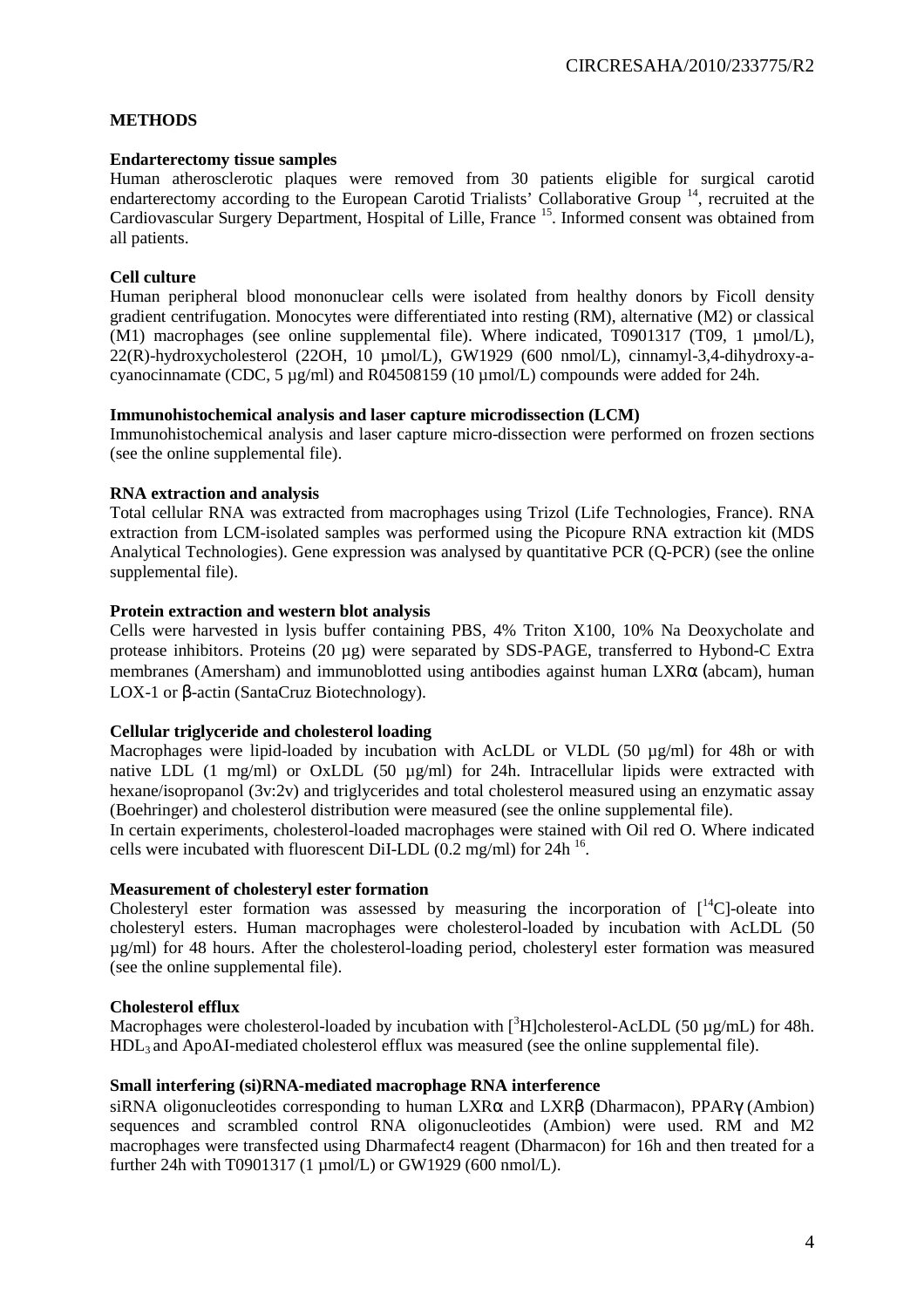#### **Adenovirus generation**

The recombinant adenovirus (Ad)-GFP (Green Fluorescent Protein) and Ad-PPARγ were obtained as described<sup>17</sup>. Viral titers were determined on HEK 293 cells and defined as plaque-forming units/ml.  $2x10<sup>6</sup>$  macrophages were infected for 16h at a multiplicity of 100 viral particles/cell and subsequently incubated for 24h in the absence or presence of GW1929 (600 nmol/L).

#### *In vitro* **phagocytosis assay**

Phagocytosis tests were performed using fluorescent apoptotic cells or latex beads (see the online supplemental file).

#### **Statistical analysis**

Statistical differences between groups were analyzed by Student t-test and considered significant when  $p < 0.05$ .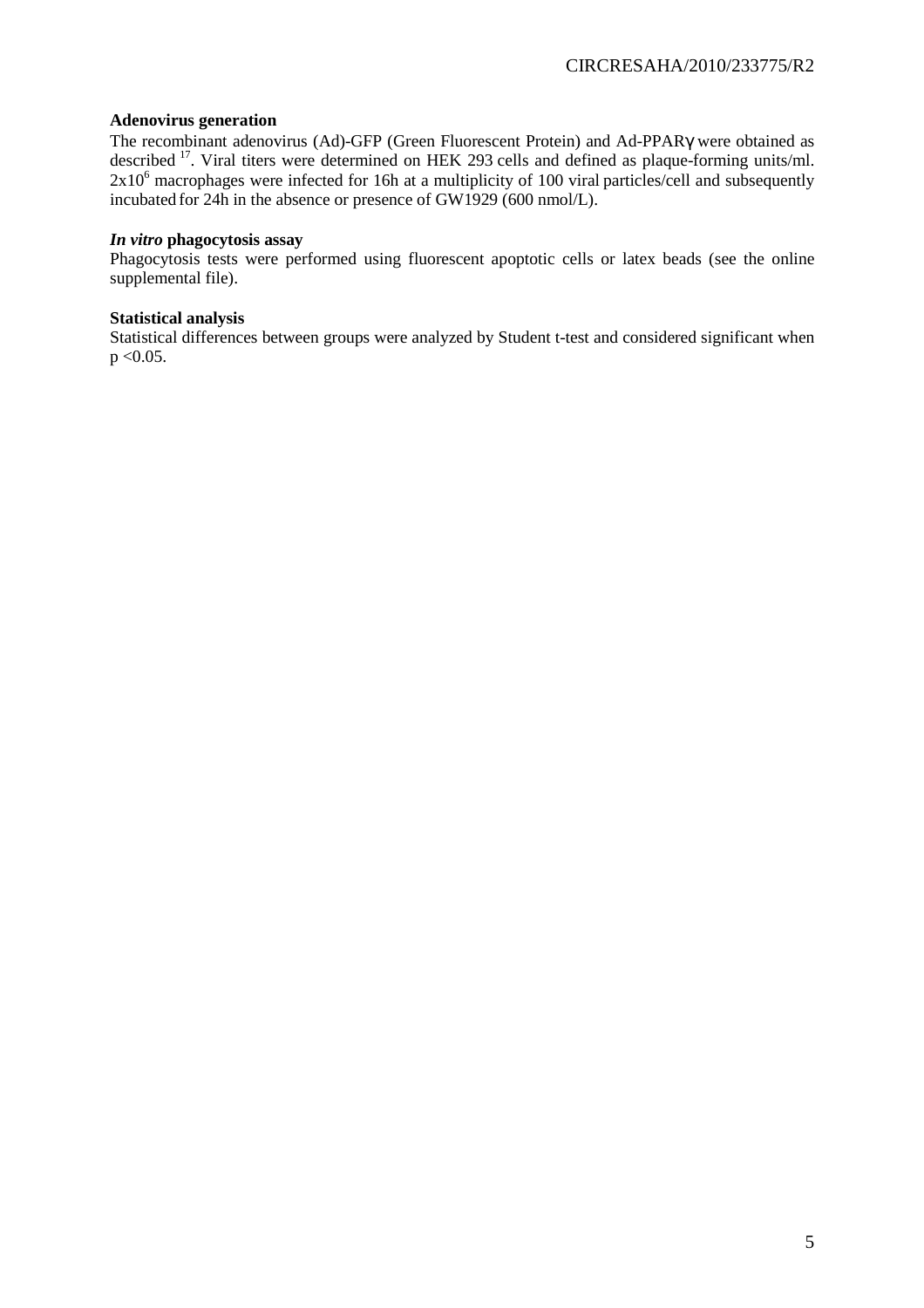#### **RESULTS**

#### **Identification of distinct macrophage sub-populations in human atherosclerotic plaques.**

We previously reported the presence of MR-expressing macrophages in human atherosclerotic lesions <sup>12</sup>. However, their morphology, phenotype and tissue localization has not been investigated yet. Therefore, macrophage-rich areas were identified by immunostaining with the pan-macrophage marker CD68, a glycoprotein located on the lysosomal membrane  $^{18}$  (fig.1A). Distinct macrophage sub-populations were then discriminated on the basis of co-expression of MR, an endocytic and phagocytic receptor whose expression is strongly enhanced during alternative M2 macrophage differentiation  $^{19}$ . As expected, CD68+MR- macrophages were abundantly found in the lipid core of the plaque and very rarely in the intimal space. By contrast, CD68+MR+ macrophages were predominantly observed in the area of the plaque overlying the lipid core (fig.1A). Q-PCR analysis of areas infiltrated by CD68+MR+ macrophages and isolated by laser capture-microdissection (LCM) showed a higher expression of IL-4, a cytokine primarily produced by Th2 lymphocytes and inducer of macrophage alternative differentiation, compared to CD68+MR- rich areas (fig.1B).

Thus, based on morphology, localization and differential expression of the MR, human atherosclerotic lesions contain at least two macrophage sub-populations present in distinct, discrete zones of the plaque.

#### **Alternative macrophages are less susceptible to transform into foam cells.**

Interestingly, Oil Red O staining revealed a different pattern of lipid droplet accumulation in CD68+MR- and CD68+MR+ macrophages *in vivo* (fig.1A). Morphological comparison revealed that while CD68+MR+ macrophages are smaller and their cytoplasm contain several small lipid droplets (mean diameter of the lipid droplet: 1-1.5 µm), CD68+MR- macrophages contain fewer and bigger lipid droplets (mean diameter approximately 15 µm) (fig.1A).

To investigate the mechanism behind the lower lipid accumulation observed in CD68+MR+ macrophages, *in vitro* studies were performed using human primary monocytes polarized to the M2 alternative phenotype with IL-4. As expected, the expression of the M2 macrophage markers MR, AMAC-1 and IL-1Ra was strongly induced by IL-4, compared to resting macrophages (RM) (data not shown). By contrast, the expression of the specific dendritic cell marker CD1a was almost undetectable in M2 macrophages, showing that dendritic cell differentiation is not induced in our model (data not shown). Expression of SR-A and CD36, two scavenger receptors, was similar in RM and M2 macrophages (fig.2A,B). In line, alternative differentiation of macrophages did not modify AcLDL or VLDL-induced cholesterol or triglyceride accumulation (fig. 2C,D).

Interestingly, M2 macrophages displayed a lower gene expression level of LOX-1 and caveolin-1 compared to RM (fig. 2E,G). Both the pro- (approx. 50KDa) and mature (approx. 30KDa) LOX-1 protein forms were lower expressed in M2 than in RM macrophages (fig.2E). In line, M2 macrophages exhibited a reduced accumulation of oxidized and native LDL (fig. 2F,H, online fig.I), as measured by ORO staining and by a reduced accumulation of DiI-native LDL (online fig.I). In line, cholesterol content was lower in M2 macrophages loaded with native LDL compared to RM (online fig.I).

Macrophage foam cell formation induced by native LDL might occur through receptor-independent fluid phase pinocytosis, a process highly stimulated by the PKA activator PMA <sup>20</sup>. However, LDL accumulation in M2 macrophages was similar as in RM upon PMA activation, thus excluding a defective fluid phase pinocytosis (online fig.II). Altogether, M2 alternative macrophages accumulate less oxidized and native LDL, an effect likely contributing to the lower accumulation of cytoplasmic lipid droplets in CD68+MR+ macrophages observed *in vivo*.

#### **Human alternative macrophages display a lower cholesterol efflux capacity.**

To determine whether alternative differentiation may influence the reverse cholesterol transport pathway, the impact of M2 differentiation on the expression of key genes involved in cholesterol efflux such as ABCA1 and ApoE, was studied (fig.3A,B). The expression of both genes was significantly lower in M2 macrophages compared to RM and pro-inflammatory M1 macrophages (online fig.II), suggesting that M2 macrophages may have lower cholesterol efflux capacities. CD68+MR+ macrophage-rich areas of human atherosclerotic plaques exhibit lower levels of ABCA1 mRNA (fig.3C), protein (fig.3E) and ApoE mRNA (fig.3D) compared to CD68+MR- rich zones.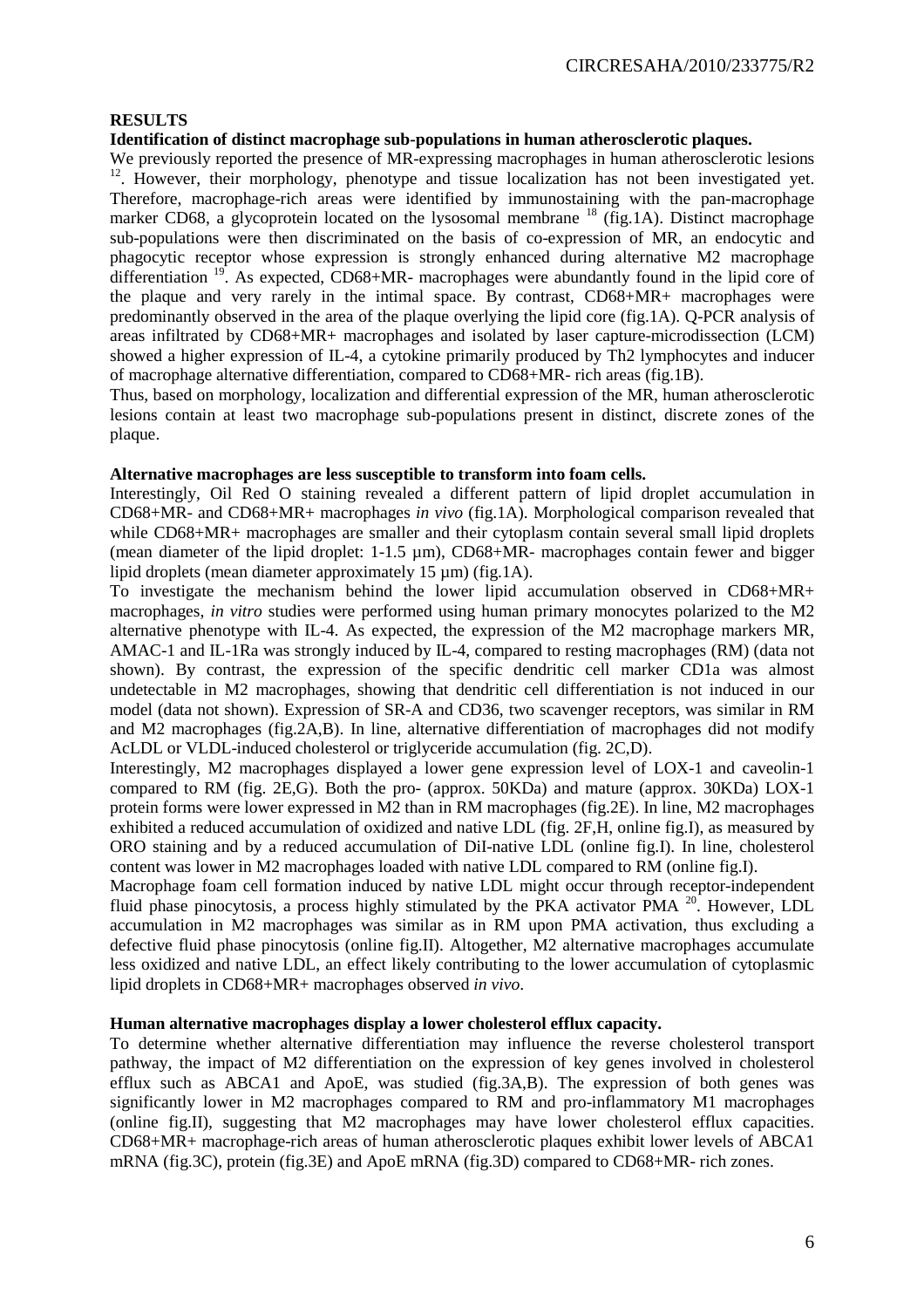In line, apoAI- and HDL<sub>3</sub>-mediated cholesterol efflux was significantly lower in [3H]cholesterol-AcLDL-loaded M2 macrophages compared to RM macrophages (fig.3F), indicating that alternative differentiated macrophages display impaired cholesterol efflux capacities.

#### **Alternative macrophage differentiation leads to an increased cholesteryl ester content and cholesteryl ester formation.**

Increased macrophage cholesterol esterification capacity is a protective mechanism to control free cholesterol toxicity in conditions in which the cholesterol efflux pathway is defective  $^{21}$ . We sought to determine whether the reduced cholesterol efflux capacity in M2 macrophages can, in turn, affect cholesterol esterification. Expression of LAL was higher in M2 macrophages compared to RM or TNFα and IL-1β-activated macrophages (fig.4A, online fig.III,B), suggesting enhanced lysosomal cholesteryl ester hydrolysis in M2 macrophages and higher unesterified cholesterol availability for intracellular trafficking. In line, the expression of the cholesterol transporter Niemann Pick type C 1 (NPC-1) <sup>22</sup> was higher in M2 compared to RM (data not shown). Moreover, intracellular cholesterol esterification (fig.4D,E) was higher in M2 macrophages, which correlated with increased ACAT-1 mRNA levels in M2 macrophages, both *in vivo* and *in vitro* (fig. 4B,C, online fig.III,C). By contrast, CPT-1, a key enzyme in mitochondrial fatty acid catabolism and the neutral cholesteryl ester hydrolase (NCEH) were expressed at similar levels in RM and M2 macrophages (fig.4F and data not shown).

#### **LXR**α **expression and activity is decreased in alternative macrophages.**

Since ABCA1 and ApoE are well-known LXR target genes  $\frac{11}{1}$ , we investigated the expression of LXR $\alpha$  and LXR $\beta$ . LXR $\alpha$  mRNA (fig.5A) and protein (fig.5C), but not LXR $\beta$  expression (fig.5B) were significantly lower in M2 macrophages compared to RM or IL-1 $\beta$  and TNF $\alpha$  pro-inflammatory M1 macrophages (online fig.III,F). A lower expression level of LXR $\alpha$  mRNA and protein was also observed *in vivo* in CD68+MR+ macrophage-rich areas of human atherosclerotic plaques (fig.5D,E). To determine the capacity of M2 macrophages to respond to LXR activation, differentiated macrophages were incubated with the highly active synthetic dual LXR $\alpha/\beta$  agonist T0901317<sup>23</sup>. Pharmacological LXR activation in M2 macrophages enhanced LXRα, ABCA1 and ApoE gene expression to levels comparable to untreated RM macrophages, but much lower than in T0901317 activated RM macrophages (fig.6). In line, M2 macrophages were less sensitive than RM to the activation by the natural LXR agonist 22-hydroxycholesterol (22OH)<sup>24</sup> (online fig.V). LXR activation did not affect the macrophage alternative phenotype, since the expression of MR was unchanged (online fig.IV). To determine the role of  $LXR\alpha$  and  $LXR\beta$  in M2 macrophage function, their expression was silenced by siRNA in M2 macrophages resulting in about 70% reduction (in comparison with control siRNA-transfected cells; fig.6E,L). LXRβ-silencing did not affect T0901317 induced expression of LXRα, ABCA1 or ApoE, indicating that the observed responses are LXRαdependent (fig.6F,G,H). LXRα-silencing affected the basal as well as the T0901317-induced expression of LXRα itself, ABCA1 and ApoE, without affecting the LXRβ expression (fig.6I,L,M,N). These results indicate that  $LXR\alpha$  is the LXR isoform controlling M2 macrophage cholesterol metabolism and that its low expression in these cells is involved in the decreased cholesterol handling properties.

#### **IL-4 decreases LXR**α **expression via a mechanism involving 15-lipoxygenase.**

15-lipoxygenase (15-LOX) is a lipid peroxidating enzyme responsible for the conversion of arachidonic and linoleic acid into 13-hydroxyoctadecadienoic (13-HODE). 15-LOX expression is strongly induced by IL-4<sup>25</sup>. Since 12/15-lipoxygenase transgenic mouse macrophages display reduced ABCA1 expression and cholesterol efflux <sup>26</sup>, a phenotype similar to the one observed in human M2 macrophages, the potential involvement of human  $15$ -LOX in the regulation of LXR $\alpha$  signalling in M2 macrophages was assessed.

Interestingly, 15-LOX gene expression was elevated in M2 macrophages *in vitro* (online fig.VI) and 15-LOX protein was higher in CD68+MR+ macrophages compared to CD68+MR- macrophage-rich areas in atherosclerotic plaques (fig.7A). Expression of 15-LOX (blue) colocalized with MR (red), leading to purple staining (fig.7A). Inhibition of 15-LOX activity in M2 macrophages with two different chemical inhibitors, CDC and R04508159<sup>27,28</sup>, resulted in an increased expression of LXR $\alpha$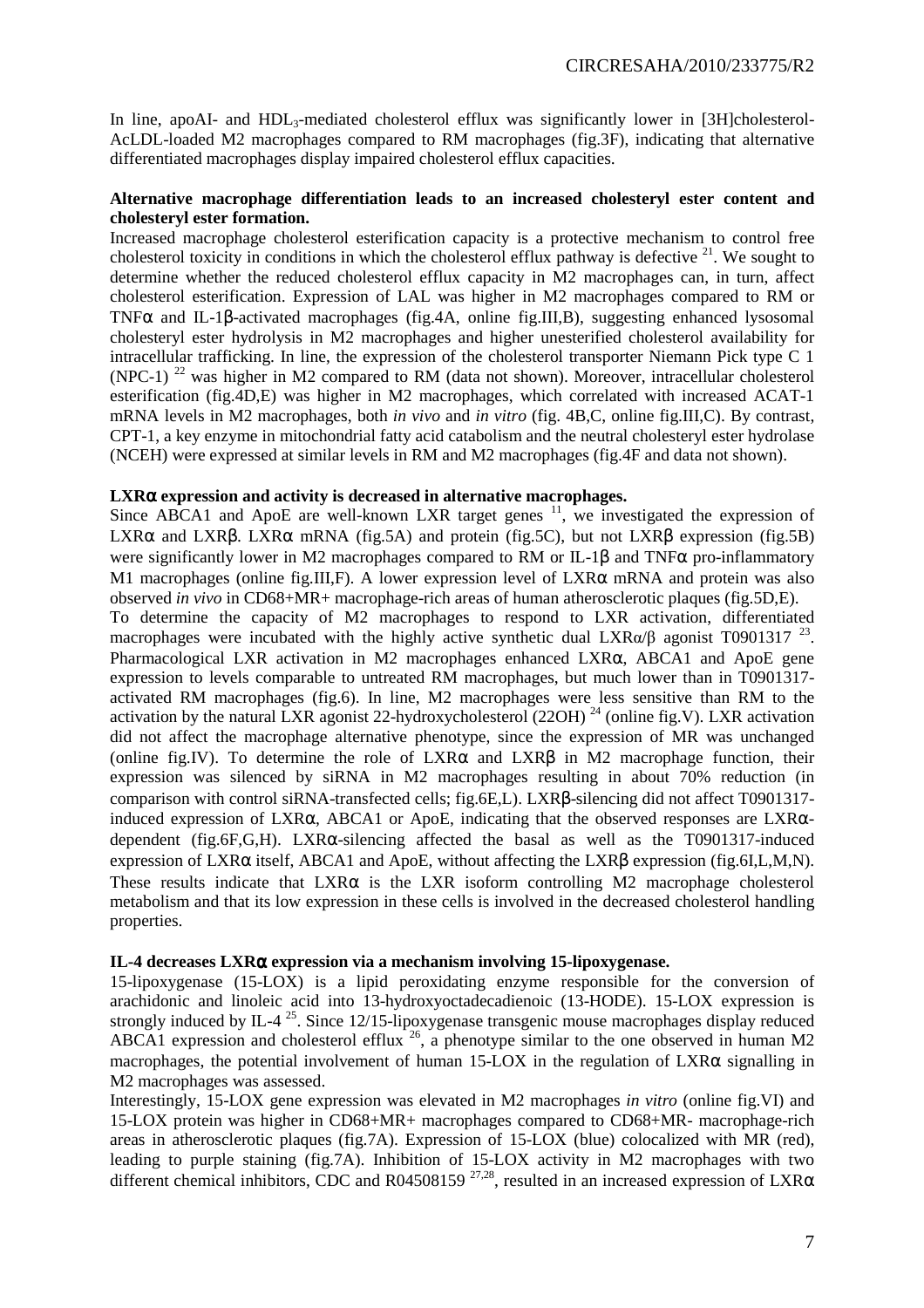and its target genes ABCA1 and ApoE (fig.7B-G). Taken together, these results indicate that the decreased LXRα expression and activity in M2 macrophages is likely related to an enhanced 15-LOX activity.

#### **Expression of genes involved in phagocytosis is altered in alternative macrophages.**

To determine whether other macrophage functions, such as phagocytosis, are operative in CD68+MR+ macrophages, the expression of several key genes involved in this pathway was analyzed both *in vivo*  and *in vitro.* The expression of C1qa, C1qb, C1qc, GAS-6, and TSP-1 was higher *in vivo* when comparing CD68+MR+ macrophages to CD68+MR- macrophage-rich areas of atherosclerotic plaques (online fig.VII,A-F). Interestingly, this gene expression profile is comparable to the one observed *in vitro* in M2 macrophages, compared to RM, with the exception of MERTK, which is drastically lower upon M2 polarization (online fig.VII,G-M). Amongst these, TSP-1 gene was the highest expressed in CD68+MR+ macrophage-rich areas *in vivo* (online fig.VII,F). These results suggest that CD68+MR+ macrophages likely have enhanced phagocytic activities.

#### **PPAR**γ **activation enhances phagocytic activity of alternative macrophages.**

To assess functional phagocytic activities, engulfment of fluorescent apoptotic cells or beads was determined. M2 macrophages displayed an increased capacity of phagogytosis compared to RM macrophages (fig.8A,B) and this effect was enhanced by PPARγ activation (fig.8C,D). Since TSP-1 is highest expressed *in vivo* (median value=3.25), and given its role in phagocytosis  $29,30$ , we investigated whether it is regulated by LXRα and PPARγ. Whereas TSP-1 expression was not altered upon LXR activation of IL-4 driven-alternative macrophages *in vitro* (data not shown), its expression was enhanced by PPARγ activation with GW1929 (fig.8E), an effect which was abolished upon PPARγ siRNA-silencing (fig.8F). Moreover, infection of macrophages with an adenovirus coding for PPARγ (Ad-PPARγ) increased TSP-1 expression 3.5-fold, which was further enhanced by GW1929 (fig.8G). Expression of the TSP-1 receptor CD47 was higher in alternative macrophages, but not regulated by PPARγ (fig.8H). Inhibition of TSP-1 in M2 macrophages using a blocking antibody inhibited the PPARγ-enhanced phagocytosis activity (online fig.VIII).

Altogether, these results indicate that alternative macrophages display enhanced phagocytic capacity compared to RM macrophages, an effect amplified by PPARγ activation.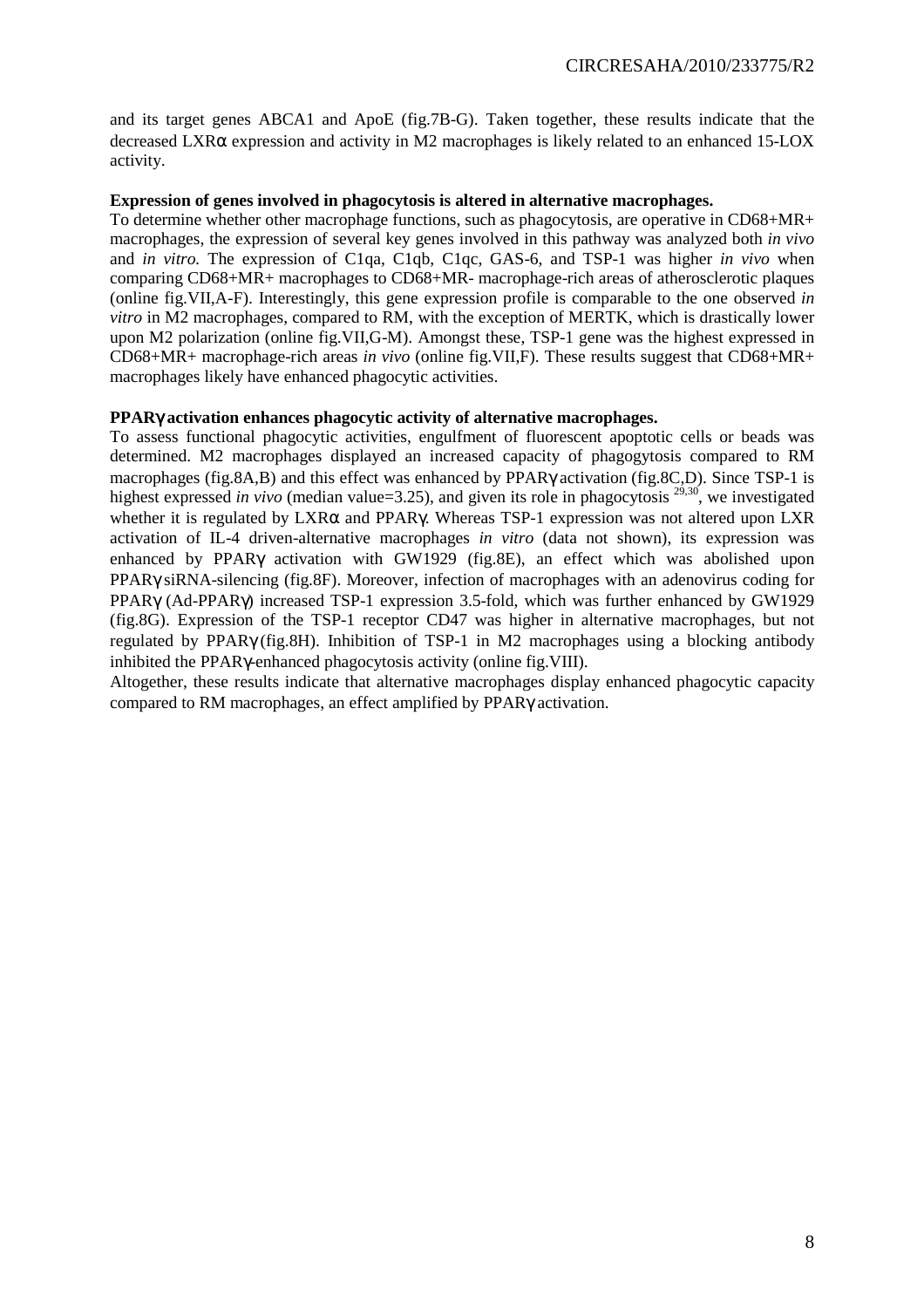#### **DISCUSSION**

Human atherosclerotic lesions are highly heterogeneous structures containing a variety of cell types contributing to a complex inflammatory environment. The local cytokine environment can promote differentiation of infiltrated monocytes to alternative or to classical macrophage sub-populations. We have been the first to report the presence of alternative macrophages expressing the MR within human carotid atherosclerotic plaques <sup>12</sup>. However, the phenotypic characterization of macrophage subpopulations within the plaques and their role in the pathogenesis of atherosclerosis has not yet been elucidated.

Immunohistological analysis shows that the macrophage sub-populations positive for CD68 and MR expression are abundant in stable cell-rich areas of the atherosclerotic plaque. In contrast, CD68+MRmacrophages predominate in the lipid core of the atherosclerotic plaque and can occasionally be detected in the intimal space. We also found that CD68+MR+ macrophage-rich areas express higher levels of IL-4 than CD68+MR- rich zones, thus providing the appropriate cytokine environment necessary to orient macrophage polarization. Considering that the cytokine milieu is complex and might vary during the different stages of atherosclerotic plaque progression, it is likely that intermediate spectra of differentiation states exist, with CD68+MR- and CD68+MR+ being the extreme situations, similar as reported for human adipose tissue macrophages <sup>31</sup>. However, it is of note that CD68+MR- macrophages are filled more abundantly with lipid droplets which are larger than those observed in CD68+MR+ macrophages. Our results using *in vitro* differentiated M2 macrophages indicate that these cells are less competent to take up native and oxidized lipoproteins, indicating the existence of cell-intrinsic functional differences in terms of lipid accumulation and storage.

The macrophage CD68+MR+ sub-population identified *in vivo* shares the same features with *in vitro* differentiated primary monocytes in the presence of the Th2 cytokine IL-4. Moreover, these IL-4 driven alternative macrophages display a lower capacity of cholesterol efflux to extra-cellular acceptors, associated with reduced expression of ABCA1 and ApoE. Interestingly, the reduced cholesterol efflux capacity of alternative macrophages is probably independent of ABCG1 expression, since alternative macrophages express 2.5-fold more ABCG1 mRNA than RM macrophages (data not shown). These data are in agreement with a previous report showing that cholesterol efflux from human primary macrophage-foam cells to HDL is independent of ABCG1, but specifically requires ABCA1 expression <sup>32</sup>.

Our results also show that, as a consequence of a defective cholesterol efflux, IL-4-induced alternative human macrophages instore a protective mechanism against free cholesterol excess by increasing cholesterol esterification capacities, due to an induction of LAL and ACAT-1 gene expression. This latter observation is in agreement with previous results obtained in IL-4-stimulated mouse macrophages<sup>33</sup>.

Our results show that  $LXR\alpha$ , but not  $LXR\beta$  expression, is much lower in alternative macrophages, both *in vitro* and *in vivo* in CD68+MR+ macrophages. Previously, we reported that LXR activation in RM macrophages increases cholesterol trafficking to the plasma membrane leading to a reduced cholesteryl ester formation <sup>34</sup>. The increased esterification in alternative macrophages could be the consequence of the low LXRα activity. Indeed, pharmacological treatment of alternative macrophages *in vitro* with the highly active synthetic LXR ligand T0901317 and the natural ligand 22-OH cholesterol restored the expression of  $LXR\alpha$  and its target genes to a level comparable to those observed in untreated RM macrophages, albeit still much lower than in T0901317-activated RM macrophages indicating that endogenous  $LXR\alpha$  is limiting. Interestingly, siRNA mediated  $LXR\alpha$  and LXRβ silencing demonstrated that the responses to T091317 stimulation are mediated by LXRα, thus identifying a specific regulatory role of the  $LXR\alpha$  isoform in alternative human macrophages. Silencing of LXRα expression in alternative macrophages further supports this conclusion.

These results are in agreement with a recent publication <sup>35</sup> reporting a distinct non-redundant role for LXR $\alpha$  and LXR $\beta$  in atherosclerosis susceptibility in mice and that LXR $\alpha$  is required for a robust response to LXR ligands, such as T0901317. Of note, these effects of LXR $\alpha$  occur without affecting the alternative phenotype, since MR expression did not change upon T091317 treatment.

This phenotype, characterized by reduced expression of ABCA1 and cholesterol efflux, resembles the one of macrophages isolated from 12/15-LOX transgenic mice. 12/15 LOX is the homolog of human 15-LOX. However, human 15-LOX is a unique lipoxygenase, since it can oxygenate polyenoic fatty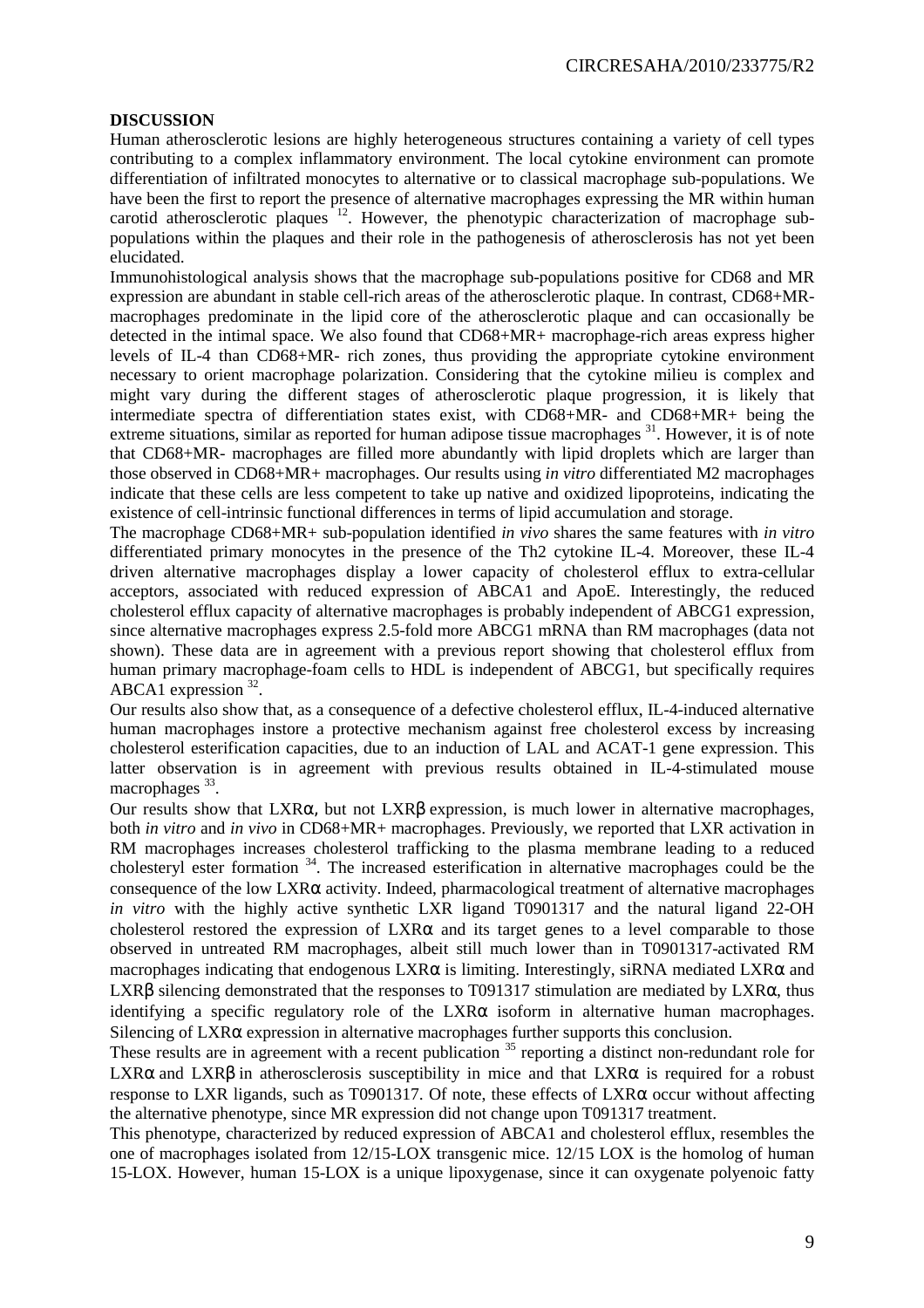acids esterified to membrane lipids and hence may have biological roles distinct from its action on free arachidonic acid. The expression of 15-LOX is highly induced by Th2 cytokines such as IL-4 *in vitro* <sup>36</sup>. Moreover, we show that *in vivo* CD68+MR+ macrophages express higher levels of 15-LOX compared to CD68+MR- macrophages. Using two distinct chemical inhibitors we demonstrate that inhibition of 15-LOX in M2 macrophages restores the expression of  $LXR\alpha$  and its target genes. Further studies are required to determine how and which 15-LOX-derived lipid mediators inhibit LXRα.

Whereas CD68+MR- macrophages display a lower cholesterol handling capacity, they appear competent for phagocytosis. In line, they express higher levels of genes coding for opsonins and receptors that bridge apoptotic cells to macrophages. Notably, alternative macrophages express higher levels of C1qa, C1qb, C1qc, GAS-6 and TSP-1 than RM macrophages. Since C1q-deficiency leads to defective clearance of apoptotic cells  $37$ , the high levels of several opsonins in alternative macrophages likely provides the molecular basis for their high phagocytotic capacity. Interestingly, while the cholesterol handling properties are likely due to the reduced expression of LXRα, the phagocytosis appears to be directly controlled by PPAR $\gamma$ , whose expression is induced by IL-4 in macrophages  $^{38}$ . Moreover, TSP-1, which is involved in phagocytosis, is induced by PPARγ in macrophages. By contrast, treatment of alternative macrophages with GW1929 did not result in the induction of the expression of ABCA1 (data not shown), whose expression is indirectly induced via  $LXR\alpha$  induction in RM  $39$ . Thus, in alternative macrophages PPAR $\gamma$  activities mediated via LXR $\alpha$  induction are deactivated, whereas the phagocytosis pathway is activated, at least in part, through the regulation of TSP-1.

In conclusion, we identified a macrophage sub-population in human atherosclerotic plaques which presents a different morphology and localization, a functional heterogeneity related to the deactivation of the LXRα signalling pathway, being less susceptible to handle lipids and more competent for phagocytosis, an activity enhanced by PPARγ activation. It is tempting to speculate that these alternative macrophages may exert beneficial activities in atherosclerotic lesion development since they are less prone to transform into foam cells and more competent for cell engulfment, in addition to their anti-inflammatory properties.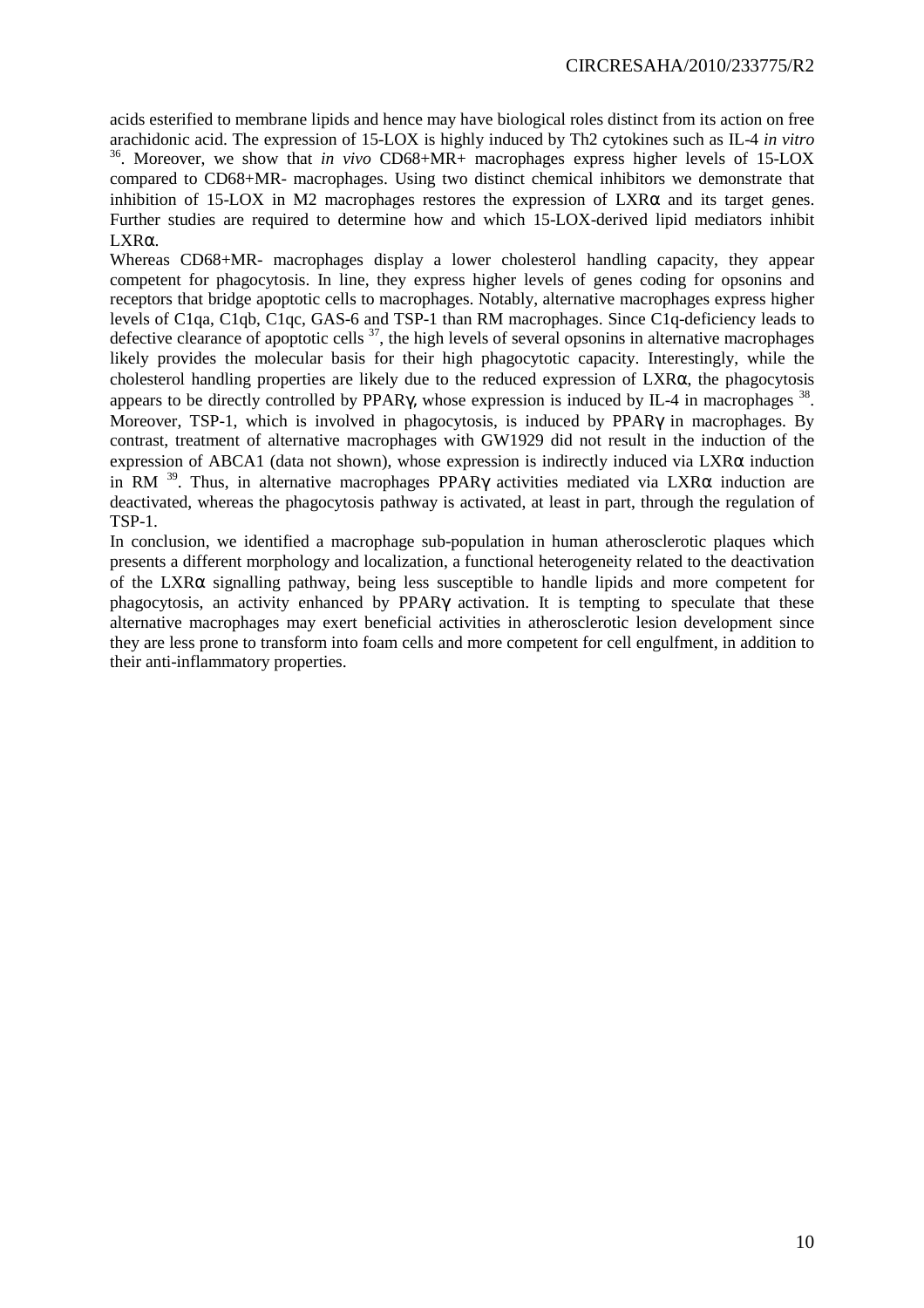#### **ACKNOWLEDGMENTS**

A. Blondy, C. Duhem and A. D'huysser are acknowledged for technical contribution. We thank Genfit SA (Loos, France) for providing the T0901317 and R04508159 compounds.

#### **SOURCES OF FUNDING**

Grants from the Région Nord-Pas de Calais/FEDER (CPER N. 1449), COST action BM0904, the Agence Nationale de la Recherche, France (AlMHA project), the transatlantic Leducq HDL Network, and the Fondation Coeur et Artères are acknowledged.

**DISCLOSURES** 

None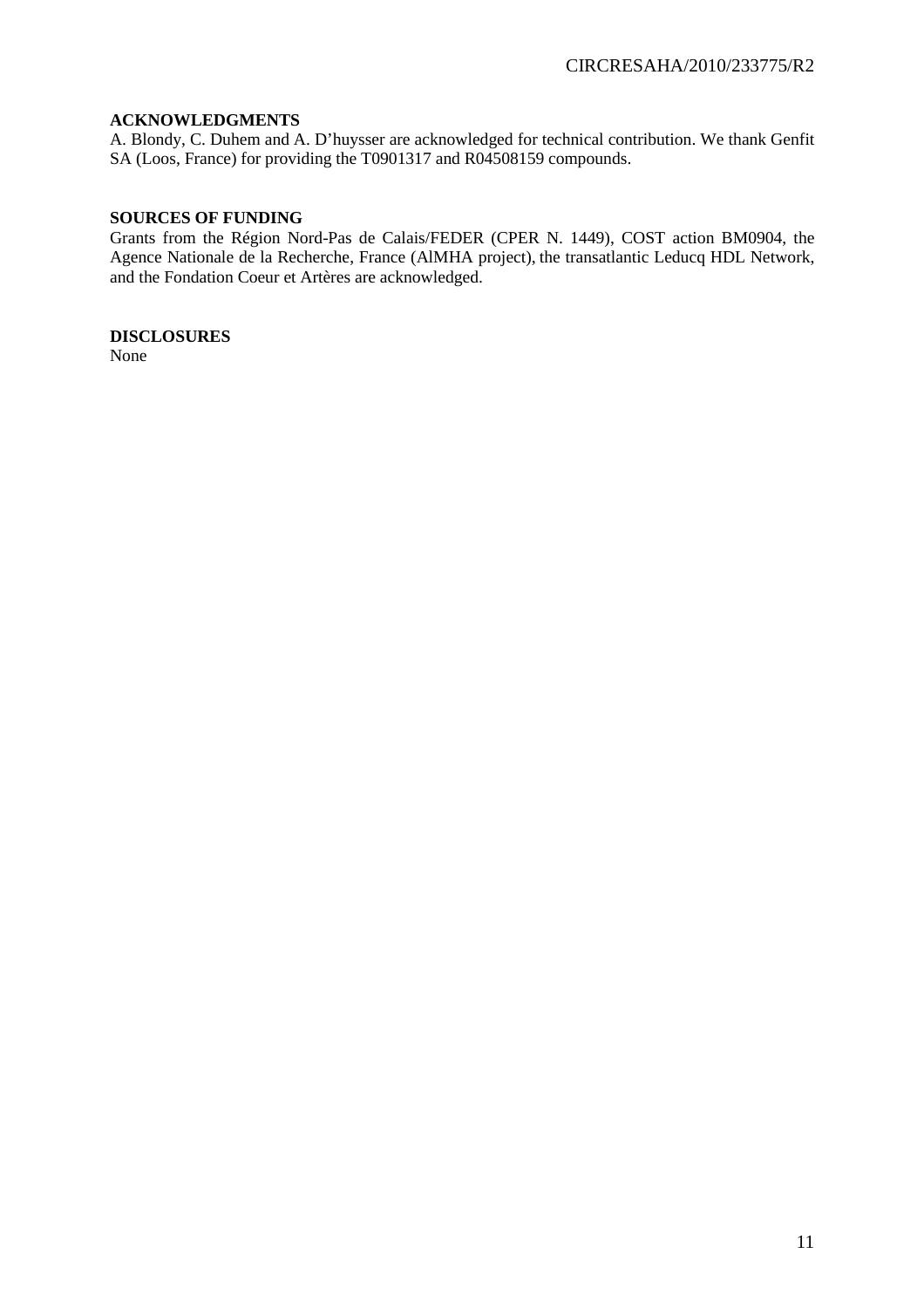#### **REFERENCES**

- 1. Wilson HM, Barker RN, Erwig LP. Macrophages: promising targets for the treatment of atherosclerosis. *Curr Vasc Pharmacol*. 2009;7:234-43.
- 2. Libby P. Inflammation in atherosclerosis. *Nature*. 2002;420:868-874.
- 3. Libby P, Aikawa M, Schonbeck U. Cholesterol and atherosclerosis. *Biochimica Biophysica Acta*. 2000;1529:299-309.
- 4. Buhman KF, Accad M, Farese RV. Mammalian acyl-CoA:cholesterol acyltransferases. *Biochimica Biophysica Acta*. 2000;1529:142-154.
- 5. Remaley AT, Rust S, Rosier M, Knapper C, Naudin L, Broccardo C, Peterson KM, Koch C, Arnould I, Prades C, Duverger N, Funke H, Assman G, Dinger M, Dean M, Chimini G, Santamarina-Fojo S, Fredrickson DS, Denefle P, Brewer HB, Jr. Human ATP-binding cassette transporter 1 (ABC1): genomic organization and identification of the genetic defect in the original tangier disease kindred. *Proceedings of the National Academy of Sciences USA*. 1999;96:12685-12690.
- 6. Zhang WY, Gaynor PM, Kruth HS. Apolipoprotein E produced by human monocytederived macrophages mediates cholesterol efflux that occurs in the absence of added cholesterol acceptors. *J Biol Chem*. 1996;271:28641-6.
- 7. Thorp E, Tabas I. Mechanisms and consequences of efferocytosis in advanced atherosclerosis. *J Leukoc Biol*. 2009;86:1089-95.
- 8. Henson PM. Dampening inflammation. *Nat Immunol*. 2005;6:1179-81.
- 9. Gordon S. Alternative activation of macrophages. *Nat Rev Immunol*. 2003;3:23-35.
- 10. Mantovani A, Locati M, Vecchi A, Sozzani S, Allavena P. Decoy receptors: a strategy to regulate inflammatory cytokines and chemokines. *Trends Immunol*. 2001;22:328- 36.
- 11. Rigamonti E, Chinetti-Gbaguidi G, Staels B. Regulation of macrophage functions by PPAR-alpha, PPAR-gamma, and LXRs in mice and men. *Arterioscler Thromb Vasc Biol*. 2008;28:1050-9.
- 12. Bouhlel MA, Derudas B, Rigamonti E, Dievart R, Brozek J, Haulon S, Zawadski C, Jude B, Torpier G, Marx N, Staels B, Chinetti-Gbaguidi G. PPARg activation primes human monocytes into alternative M2 macrophages with anti-inflammatory properties. *Cell Metabolism*. 2007;6:137-143.
- 13. Odegaard JI, Ricardo-Gonzalez RR, Goforth MH, Morel CR, Subramanian V, Mukundan L, Eagle AR, Vats D, Brombacher F, Ferrante AW, Chawla A. Macrophage-specific PPARgamma controls alternative activation and improves insulin resistance. *Nature*. 2007;447:1116-20.
- 14. MRC European Carotid Surgery Trial: interim results for symptomatic patients with severe (70-99%) or with mild (0-29%) carotid stenosis. European Carotid Surgery Trialists' Collaborative Group. *Lancet*. 1991;337:1235-43.
- 15. Zawadzki C, Susen S, Richard F, Haulon S, Corseaux D, Jeanpierre E, Vincentelli A, Lucas C, Torpier G, Martin A, Van Belle E, Staels B, Jude B. Dyslipidemia shifts the tissue factor/tissue factor pathway inhibitor balance toward increased thrombogenicity in atherosclerotic plaques: evidence for a corrective effect of statins. *Atherosclerosis*. 2007;195:e117-25.
- 16. Pitas RE, Innerarity TL, Weinstein JN, Mahley RW. Acetoacetylated lipoproteins used to distinguish fibroblasts from macrophages in vitro by fluorescence microscopy. *Arteriosclerosis*. 1981;1:177-85.
- 17. Rigamonti E, Fontaine C, Lefebvre B, Duhem C, Lefebvre P, Marx N, Staels B, Chinetti-Gbaguidi G. Induction of CXCR2 Receptor by Peroxisome Proliferator-Activated Receptor {gamma} in Human Macrophages. *Arterioscler Thromb Vasc Biol*. 2008.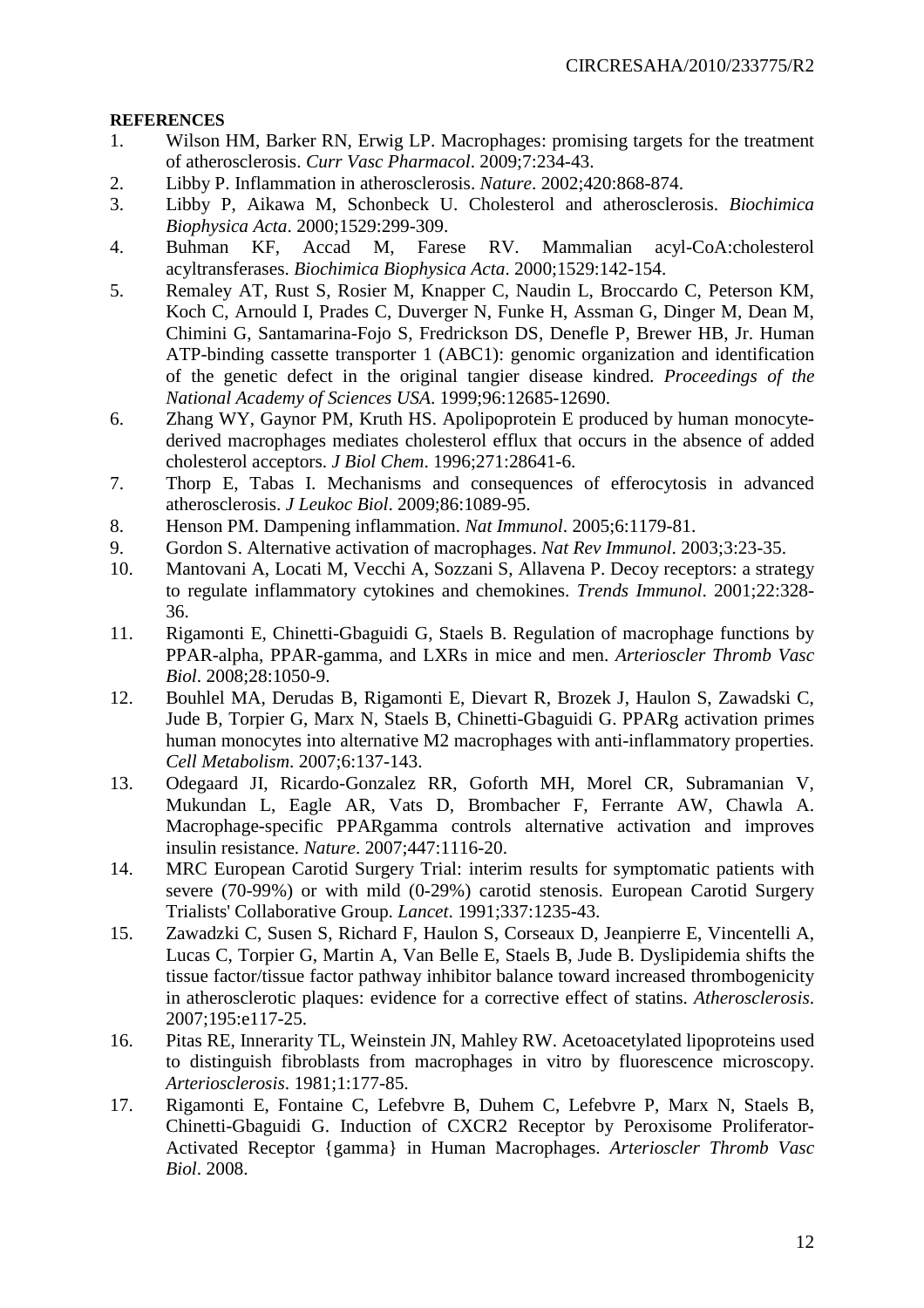- 18. Martinez-Pomares L, Platt N, McKnight AJ, da Silva RP, Gordon S. Macrophage membrane molecules: markers of tissue differentiation and heterogeneity. *Immunobiology*. 1996;195:407-16.
- 19. Stein M, Keshav S, Harris N, Gordon S. Interleukin 4 potently enhances murine macrophage mannose receptor activity: a marker of alternative immunologic macrophage activation. *J Exp Med*. 1992;176:287-92.
- 20. Kruth HS, Huang W, Ishii I, Zhang WY. Macrophage foam cell formation with native low density lipoprotein. *J Biol Chem*. 2002;277:34573-80.
- 21. Warner GJ, Stoudt G, Bamberger M, Johnson WJ, Rothblat GH. Cell toxicity induced by inhibition of acyl coenzyme A:cholesterol acyltransferase and accumulation of unesterified cholesterol. *J Biol Chem*. 1995;270:5772-8.
- 22. Carstea ED, Morris JA, Coleman KG, Loftus SK, Zhang D, Cummings C, Gu J, Rosenfeld MA, Pavan WJ, Krizman DB, Nagle J, Polymeropoulos MH, Sturley SL, Ioannou YA, Higgins ME, Comly M, Cooney A, Brown A, Kaneski CR, Blanchette-Mackie EJ, Dwyer NK, Neufeld EB, Chang TY, Liscum L, Tagle DA, et al. Niemann-Pick C1 disease gene: homology to mediators of cholesterol homeostasis. *Science*. 1997;277:228-231.
- 23. Schultz JR, Tu H, Luk A, Repa JJ, Medina JC, Li L, Schwendner S, Wang S, Thoolen M, Mangelsdorf DJ, Lustig KD, Shan B. Role of LXRs in control of lipogenesis. *Genes Dev*. 2000;14:2831-8.
- 24. Lala DS, Syka PM, Lazarchik SB, Mangelsdorf DJ, Parker KL, Heyman RA. Activation of the orphan nuclear receptor steroidogenic factor 1 by oxysterols. *Proc Natl Acad Sci U S A*. 1997;94:4895-900.
- 25. Sigal E, Sloane DL, Conrad DJ. Human 15-lipoxygenase: induction by interleukin-4 and insights into positional specificity. *J Lipid Mediat*. 1993;6:75-88.
- 26. Nagelin MH, Srinivasan S, Nadler JL, Hedrick CC. Murine 12/15-lipoxygenase regulates ATP-binding cassette transporter G1 protein degradation through p38- and JNK2-dependent pathways. *J Biol Chem*. 2009;284:31303-14.
- 27. Cho H, Ueda M, Tamaoka M, Hamaguchi M, Aisaka K, Kiso Y, Inoue T, Ogino R, Tatsuoka T, Ishihara T, et al. Novel caffeic acid derivatives: extremely potent inhibitors of 12-lipoxygenase. *J Med Chem*. 1991;34:1503-5.
- 28. Klein RF, Allard J, Avnur Z, Nikolcheva T, Rotstein D, Carlos AS, Shea M, Waters RV, Belknap JK, Peltz G, Orwoll ES. Regulation of bone mass in mice by the lipoxygenase gene Alox15. *Science*. 2004;303:229-32.
- 29. Brechot N, Gomez E, Bignon M, Khallou-Laschet J, Dussiot M, Cazes A, Alanio-Brechot C, Durand M, Philippe J, Silvestre JS, Van Rooijen N, Corvol P, Nicoletti A, Chazaud B, Germain S. Modulation of macrophage activation state protects tissue from necrosis during critical limb ischemia in thrombospondin-1-deficient mice. *PLoS One*. 2008;3:e3950.
- 30. Moodley Y, Rigby P, Bundell C, Bunt S, Hayashi H, Misso N, McAnulty R, Laurent G, Scaffidi A, Thompson P, Knight D. Macrophage recognition and phagocytosis of apoptotic fibroblasts is critically dependent on fibroblast-derived thrombospondin 1 and CD36. *Am J Pathol*. 2003;162:771-9.
- 31. Zeyda M, Farmer D, Todoric J, Aszmann O, Speiser M, Gyori G, Zlabinger G, Stulnig T. Human adipose tissue macrophages are of an anti-inflammatory phenotype but capable of excessive pro-inflammatory mediator production. *Int J Obes (Lond).* 2007;31:1420-1428.
- 32. Larrede S, Quinn CM, Jessup W, Frisdal E, Olivier M, Hsieh V, Kim MJ, Van Eck M, Couvert P, Carrie A, Giral P, Chapman MJ, Guerin M, Le Goff W. Stimulation of cholesterol efflux by LXR agonists in cholesterol-loaded human macrophages is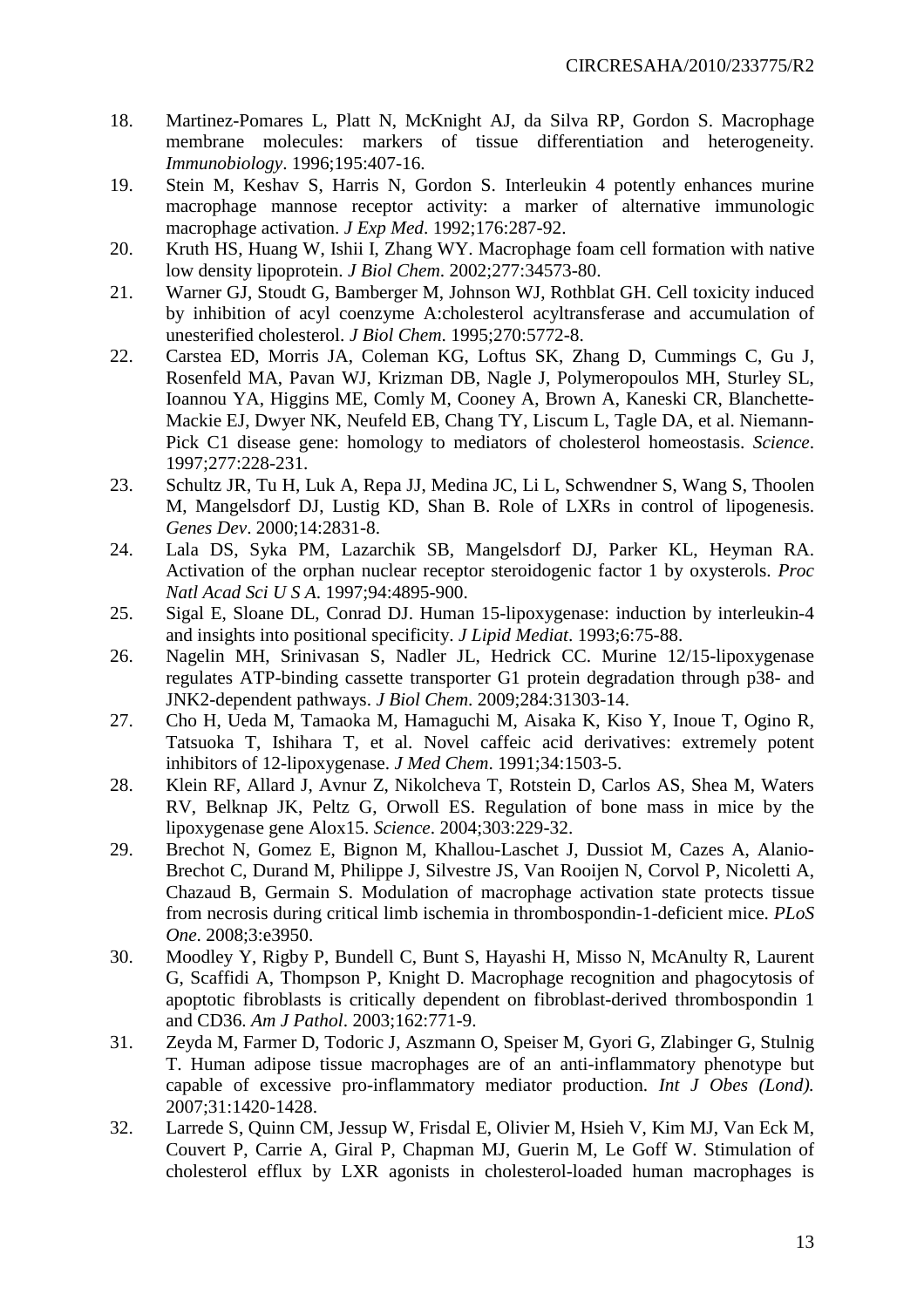ABCA1-dependent but ABCG1-independent. *Arterioscler Thromb Vasc Biol*. 2009;29:1930-6.

- 33. Vats D, Mukundan L, Odegaard JI, Zhang L, Smith KL, Morel CR, Wagner RA, Greaves DR, Murray PJ, Chawla A. Oxidative metabolism and PGC-1beta attenuate macrophage-mediated inflammation. *Cell Metab*. 2006;4:13-24.
- 34. Rigamonti E, Helin L, Lestavel S, Mutka AL, Lepore M, Fontaine C, Bouhlel MA, Bultel S, Fruchart JC, Ikonen E, Clavey V, Staels B, Chinetti-Gbaguidi G. Liver X receptor activation controls intracellular cholesterol trafficking and esterification in human macrophages. *Circ Res*. 2005;97:682-9.
- 35. Bischoff ED, Daige CL, Petrowski M, Dedman H, Pattison J, Juliano J, Li AC, Schulman IG. Non-redundant roles for LXR{alpha} and LXR? in atherosclerosis susceptibility in low density lipoprotein receptor knockout mice. *J Lipid Res*. 2010;51:900-906.
- 36. Conrad DJ, Kuhn H, Mulkins M, Highland E, Sigal E. Specific inflammatory cytokines regulate the expression of human monocyte 15-lipoxygenase. *Proc Natl Acad Sci U S A*. 1992;89:217-21.
- 37. Taylor PR, Carugati A, Fadok VA, Cook HT, Andrews M, Carroll MC, Savill JS, Henson PM, Botto M, Walport MJ. A hierarchical role for classical pathway complement proteins in the clearance of apoptotic cells in vivo. *J Exp Med*. 2000;192:359-66.
- 38. Huang JT, Welch JS, Ricote M, Binder CJ, Willson TM, Kelly C, Witztum JL, Funk CD, Conrad D, Glass CK. Interleukin-4-dependent production of PPAR-γ ligands in macrophages by 12/15 lipoxygenase. *Nature*. 1999;400:378-382.
- 39. Chinetti G, Lestavel S, Bocher V, Remaley AT, Neve B, Pineda Torra I, Teissier E, Minnich A, Jaye M, Duverger N, Brewer BH, Fruchart JC, Clavey V, Staels B. PPARα and PPARγ activators induce cholesterol removal from human macrophage foam cells through stimulation of the ABCA1 pathway. *Nature Medicine*. 2001;7:53- 58.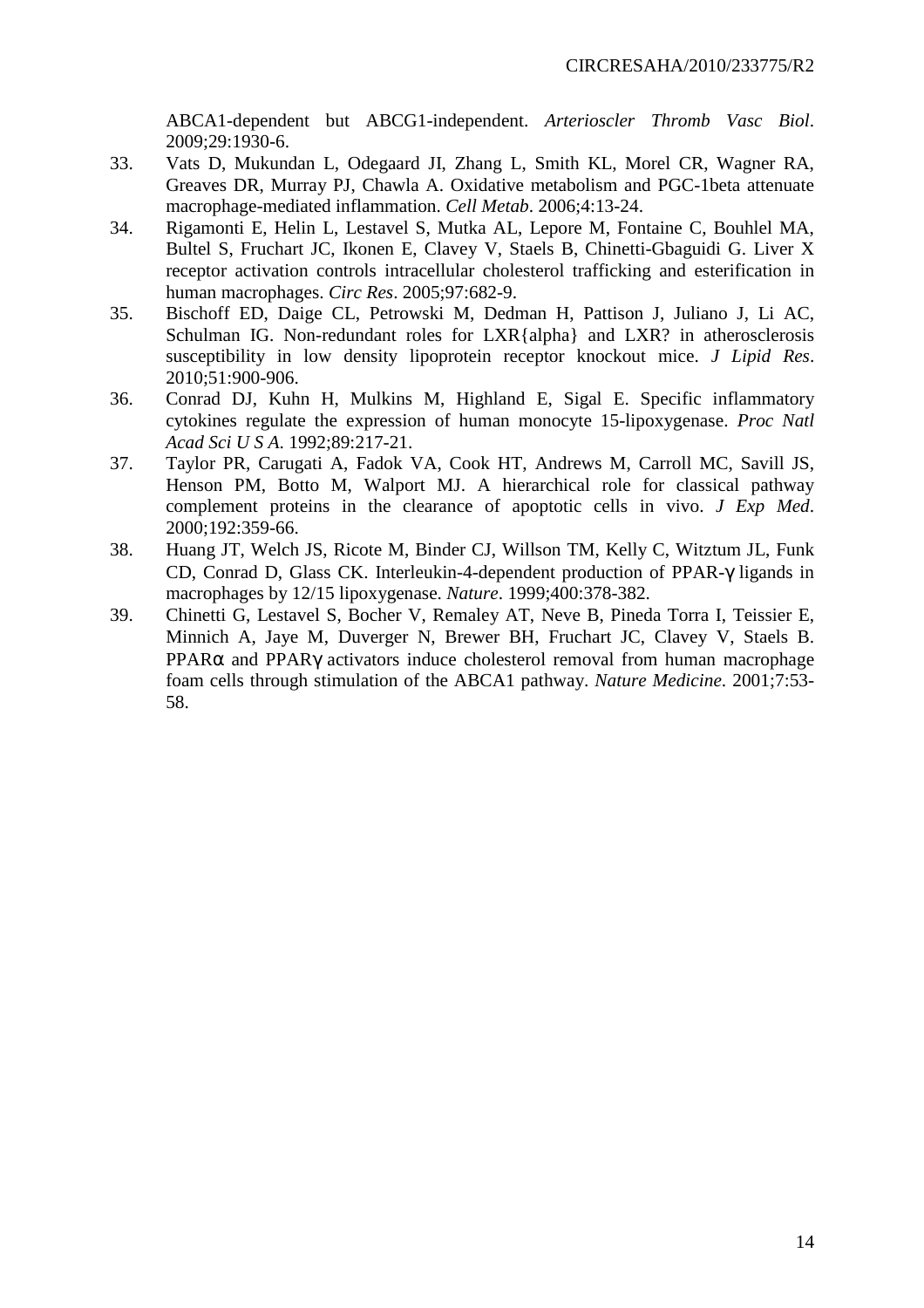#### **Novelty and Significance**

What is known?

- Monocytes differentiate in functionally distinct pro-inflammatory "classical" M1 macrophages and anti-inflammatory "alternative" M2 macrophages depending on the cytokine-environment.

- M1 macrophages contribute to atherogenesis by generating inflammatory foam cells.

- M2 macrophages have only recently been identified in human atherosclerotic lesions.

What new information does this article contribute?

- M2 macrophages in human atherosclerotic plaques display lower lipid-handling capacities and reduced foam cell transformation capacity.

- This phenotype is due to low expression levels of the nuclear receptor Liver X Receptor alpha (LXRα) resulting in decreased Peroxisome Proliferator-Activated Receptor (PPAR)γ-LXRα regulation of cholesterol metabolism.

- By contrast, M2 macrophages display an enhanced apoptotic cell phagocytosis capacity which is enhanced by PPARγ activation.

During atherogenesis, monocytes infiltrate the sub-endothelial space of large arteries where they differentiate into macrophages which turn into lipid-loaded foam cells. Macrophages are functionally heterogeneous cell populations which adapt their phenotype depending on the cytokine environment. Th1 cytokines promote M1 macrophage differentiation, while Th2 cytokines trigger an "alternative" M2 phenotype.

We previously reported the presence of M2 macrophages in human atherosclerotic plaques. However, their function was still unknown. We now show that atherosclerotic lesion M2 macrophages contain smaller lipid droplets. In vitro IL-4 polarized M2 macrophages display a reduced capacity to handle and efflux cellular cholesterol due to low expression levels of the nuclear receptor  $LXR\alpha$  and its target genes. By contrast, M2 macrophages express opsonins and receptors involved in phagocytosis resulting in high phagocytic activity, which is enhanced by PPARγ activation. We thus identified a distinct macrophage sub-population with a low susceptibility to become foam cells, but high phagocytic activity due to de-activation of the PPARγ-LXRα and activation of alternative PPARγregulatory pathways. We speculate that these alternative M2 macrophages may exert beneficial activities in atherosclerotic lesion development since they are less prone to transform into foam cells and more competent to clear apoptotic cells.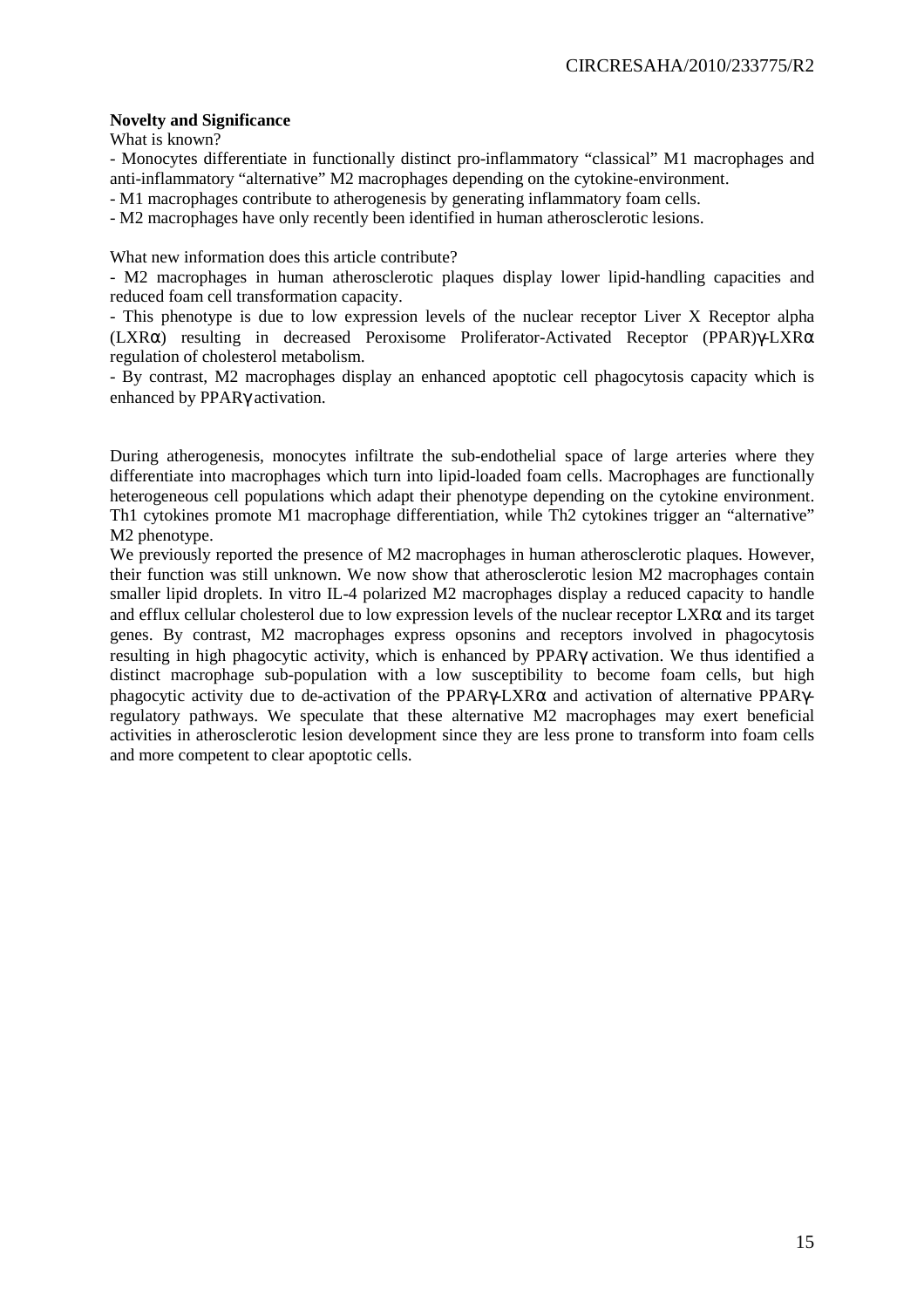

**Figure 1. Identification of distinct macrophage sub-populations in human atherosclerotic plaques.**

**Panel A.** Immunostaining (top row) and higher magnification (bottom rows) of representative stainings for CD68, MR and Oil red O in human carotid atherosclerotic lesions. Scale bars are shown.

**Panel B.** Q-PCR analysis of IL-4 performed on RNA from LCM isolated CD68+MR- and CD68+MR+ macrophage-rich areas. mRNA levels were normalized to cyclophilin mRNA and expressed relative to the levels in CD68+MR- area set at 1. Each point corresponds to a single atherosclerotic plaque. The median value is shown. Statistically significant differences are indicated (t-test; \*p< 0.05).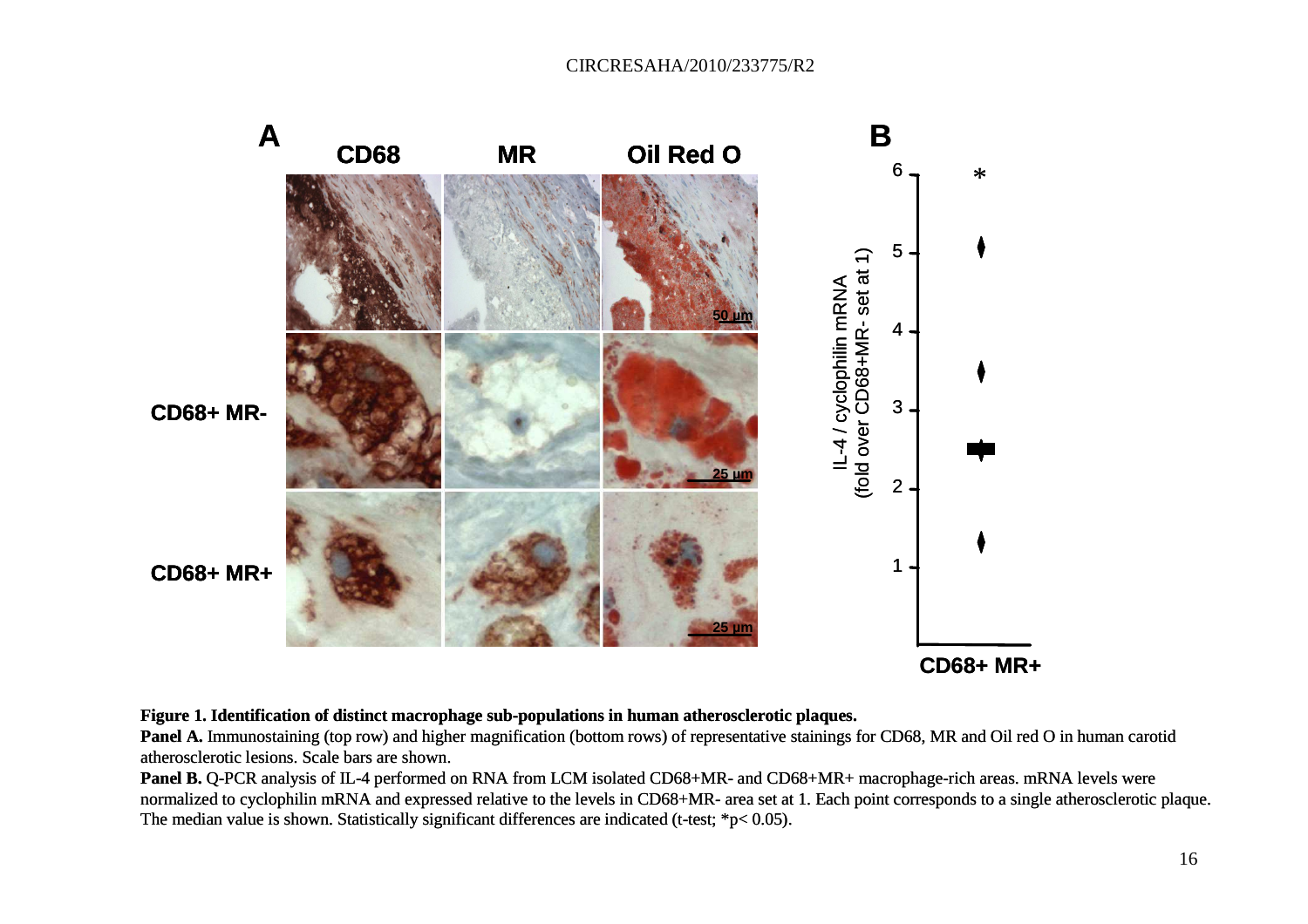

#### **Figure 2. Alternative macrophage differentiation decreases native and oxidized LDL accumulation.**

 **Panels A,B - E,G.** Q-PCR analysis of SR-A **(A)**, CD36 **(B)**, LOX-1 **(E)** and caveolin-1 **(G)** mRNA in primary human resting (RM) or alternative macrophages (M2). mRNA levels were normalized to cyclophilin mRNA and results expressed as mean  $\pm$  SD of triplicate determinations relative to the levels in RM set at 1. **Panels C,D.** RM or M2 macrophages were loaded with AcLDL **(C)** or with VLDL **(D)** and cellular cholesterol or triglycerides determined, respectively. Results are the mean  $\pm$  SD of triplicate determinations. Statistically significant differences between RM and M2 are indicated (t-test; \*\*\*p< 0.001). **Panel E.** LOX-1 protein expression was determined in RM and M2 macrophages by western blot analysis. **Panels F,H.** RM or M2 macrophages were incubated with oxidized LDL (OxLDL) **(F)** or native LDL (LDL) **(H)** and Oil red O staining performed. Results are representative of 3 independent experiments.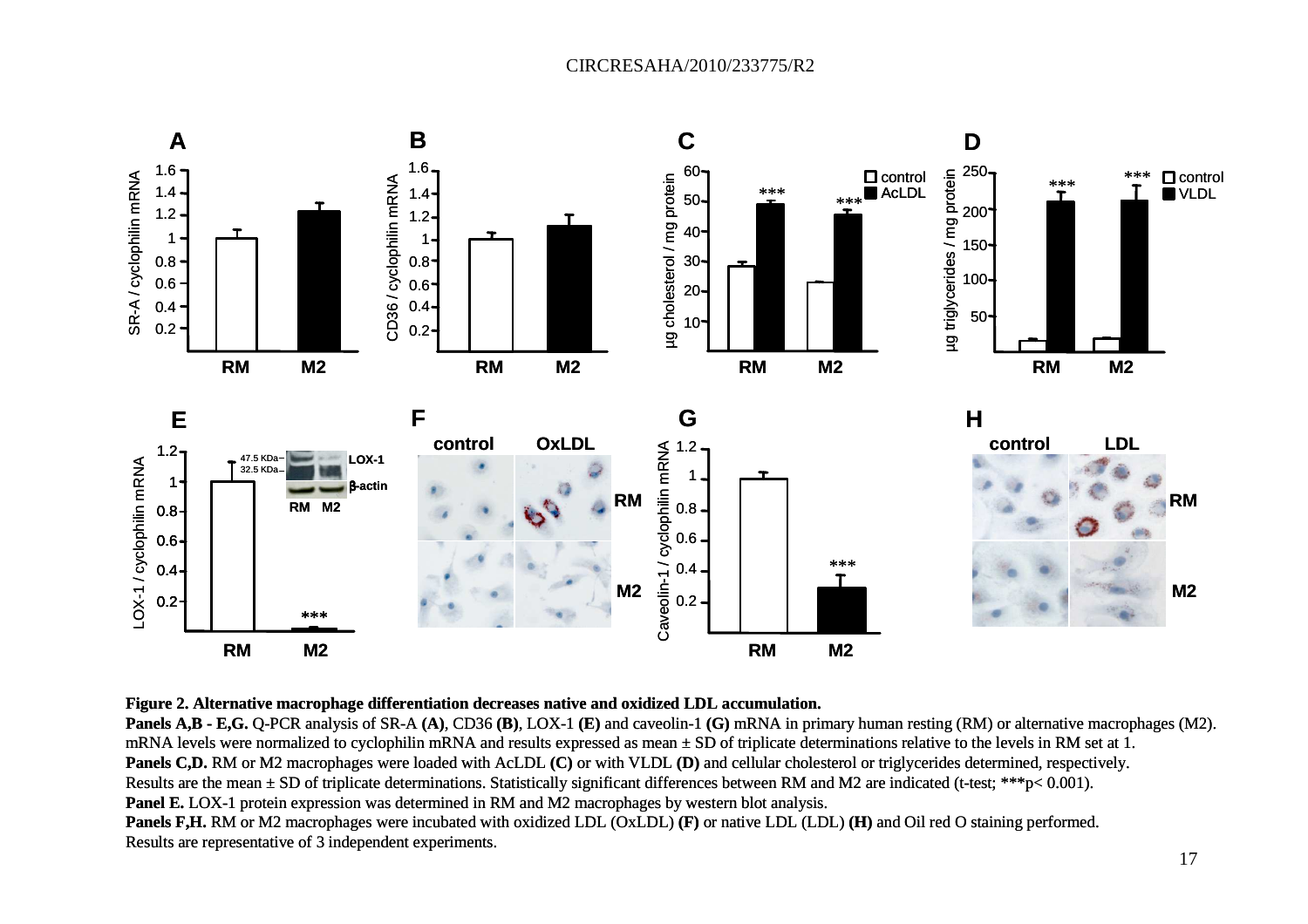



**Panels A-D.** Q-PCR analysis of ABCA1 **(A)**, ApoE **(B)** mRNA in RM or M2 macrophages. mRNA levels were normalized to cyclophilin mRNA and results expressed as mean  $\pm$  SD of triplicate determinations relative to the levels in RM set at 1. Statistically significant differences are indicated (t-test; \*\*\*p< 0.001). Q-PCR analysis of ABCA1 **(C)** and ApoE **(D)** performed on RNA from LCM-isolated CD68+MR- and CD68+MR+ macrophage-rich areas isolated from 7 samples. mRNA levels were normalized to cyclophilin mRNA and expressed relative to the levels in CD68+MR- area set at 1. Each point corresponds to a single atherosclerotic plaque. The median value is shown. Statistically significant differences are indicated (t-test; \*\*p< 0.01, \*\*\*p< 0.001). **Panel E.** MR and ABCA1 immunostaining performed in human carotid atherosclerotic lesions. Scale bar is shown.

18

**Panel F.** [3H]-cholesterol-loaded macrophages were incubated with medium with or without apoAI or HDL<sub>3</sub> to measure cholesterol efflux Values are expressed as percentage of specific cholesterol efflux and are mean ± SD of 3 independent experiments. Statistically significant differences are indicated (t-test; \*p< 0.05, \*\*p< 0.01, \*\*\*p< 0.001).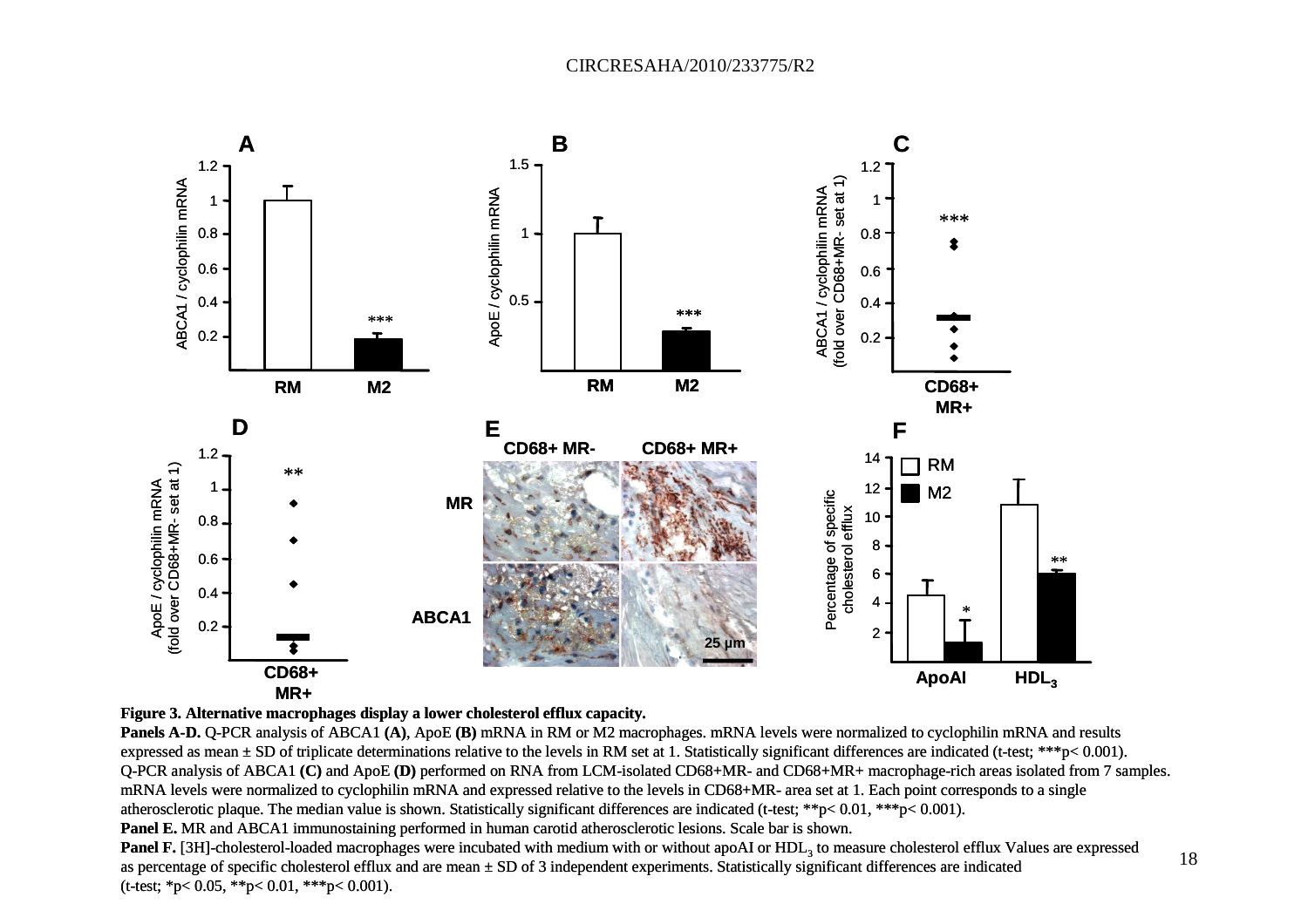

**Figure 4. Alternative macrophages display enhanced cholesteryl ester formation capacities.**

**Panels A,B,F.** Q-PCR analysis of LAL **(A)**, ACAT-1 **(B)** and CPT-1 **(F)** mRNA in RM and M2 macrophages, normalized to cyclophilin mRNA and expressed as mean ± SD relative to RM set at 1 from three independent experiments. Statistically significant differences are indicated (t-test; \*\*\*p< 0.001).

**Panel C. O-PCR** analysis of ACAT-1 performed on RNA from LCM isolated CD68+MR- and CD68+MR+ macrophage-rich areas isolated from 7 samples. mRNA levels were normalized to cyclophilin mRNA and expressed relative to the levels in CD68+MR- area set at 1. Each point corresponds to a single atherosclerotic plaque. Median value is shown.

Panel D. RM or M2 macrophages were loaded with [3H]-cholesterol AcLDL and lipids extracted and separated by TLC. Spots corresponding to CE and FC were scraped and radioactivity measured. Results are expressed relative to untreated cells set as 1 as mean  $\pm$  SD of triplicate determinations obtained from 4 independent macrophage preparations.

19Panel E. RM or M2 macrophages were cholesterol-loaded with AcLDL and cholesteryl ester formation measured by incubation with [14C]oleic acid. Intracellular lipids were extracted and separated by TLC. Spots corresponding to cholesteryl oleate and oleic acid were scraped and radioactivity measured. Cholesteryl ester formation was calculated as percentage of [C14]oleate incorporated into cholesteryl esters. Results are expressed relative to untreated cells set as 1 as mean ± SD of triplicate determinations obtained from 4 independent macrophage preparations.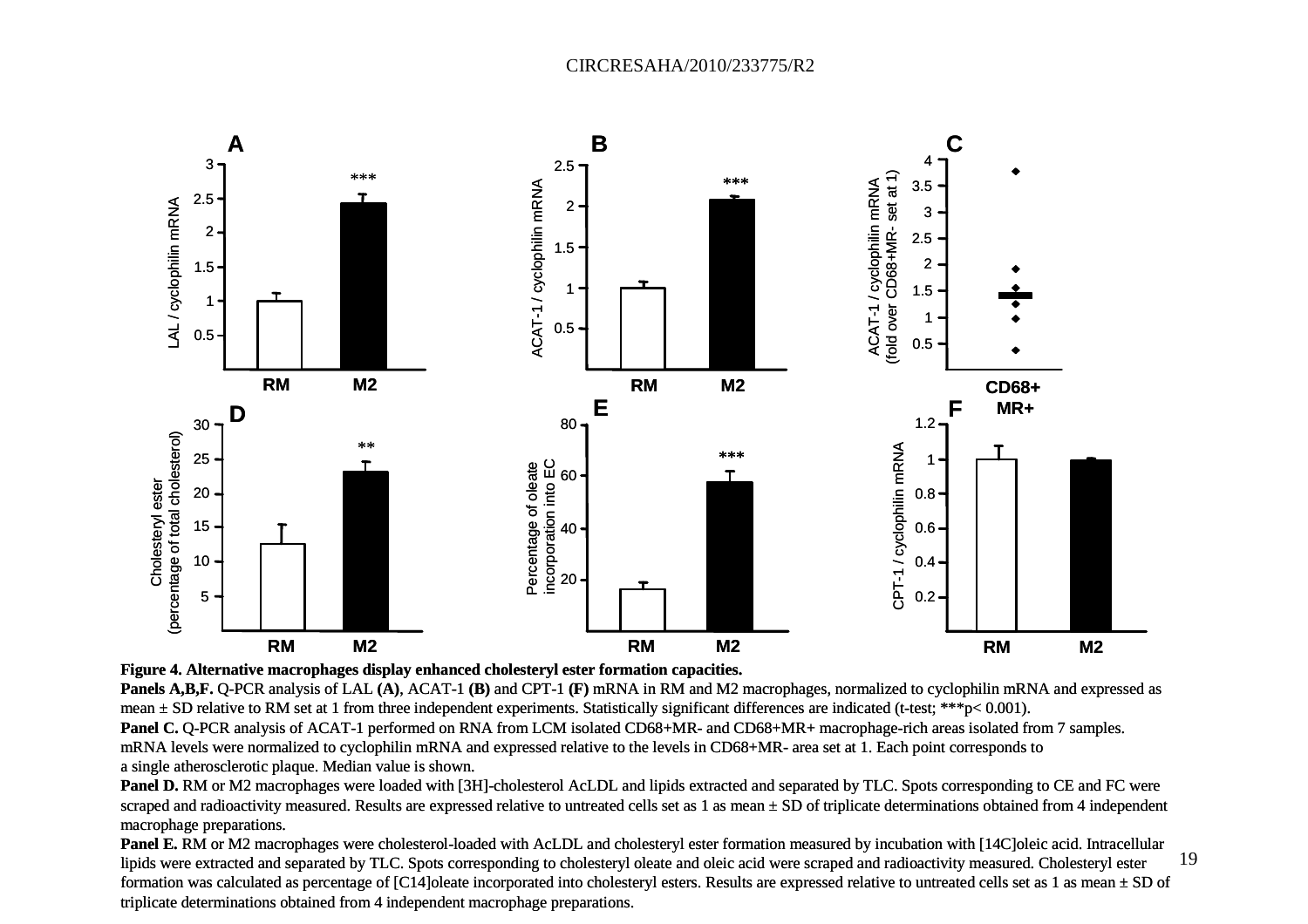

## **Figure 5. Decreased LXR**α **expression in alternatively differentiated macrophages.**

**Panels A,B.** Q-PCR analysis of LXR<sup>α</sup> **(A)** and LXRβ **(B)** in RM and M2 macrophages. mRNA levels were normalized to cyclophilin mRNA and expressed as means  $\pm$  SD relative to RM set at 1 from three independent experiments. Statistically significant differences are indicated  $(t-test; *p<0.05, **p<0.01).$ 

**Panel C.** LXR<sup>α</sup> protein expression analyzed by western blot in RM and M2 macrophages isolated from 4 different donors.

**Panel D.** Q-PCR analysis of LXRα performed on RNA from LCM-isolated CD68+MR- and CD68+MR+ macrophage-rich areas isolated from 7 samples. mRNA levels were normalized to cyclophilin mRNA and expressed relative to the levels in CD68+MR- area set at 1. Each point corresponds to a single atherosclerotic plaque. The median value is shown. Statistically significant differences are indicated (t-test; \*\*p< 0.01).**Panel E.** MR and LXRα immunostaining performed in human carotid atherosclerotic lesions. Scale bar is shown.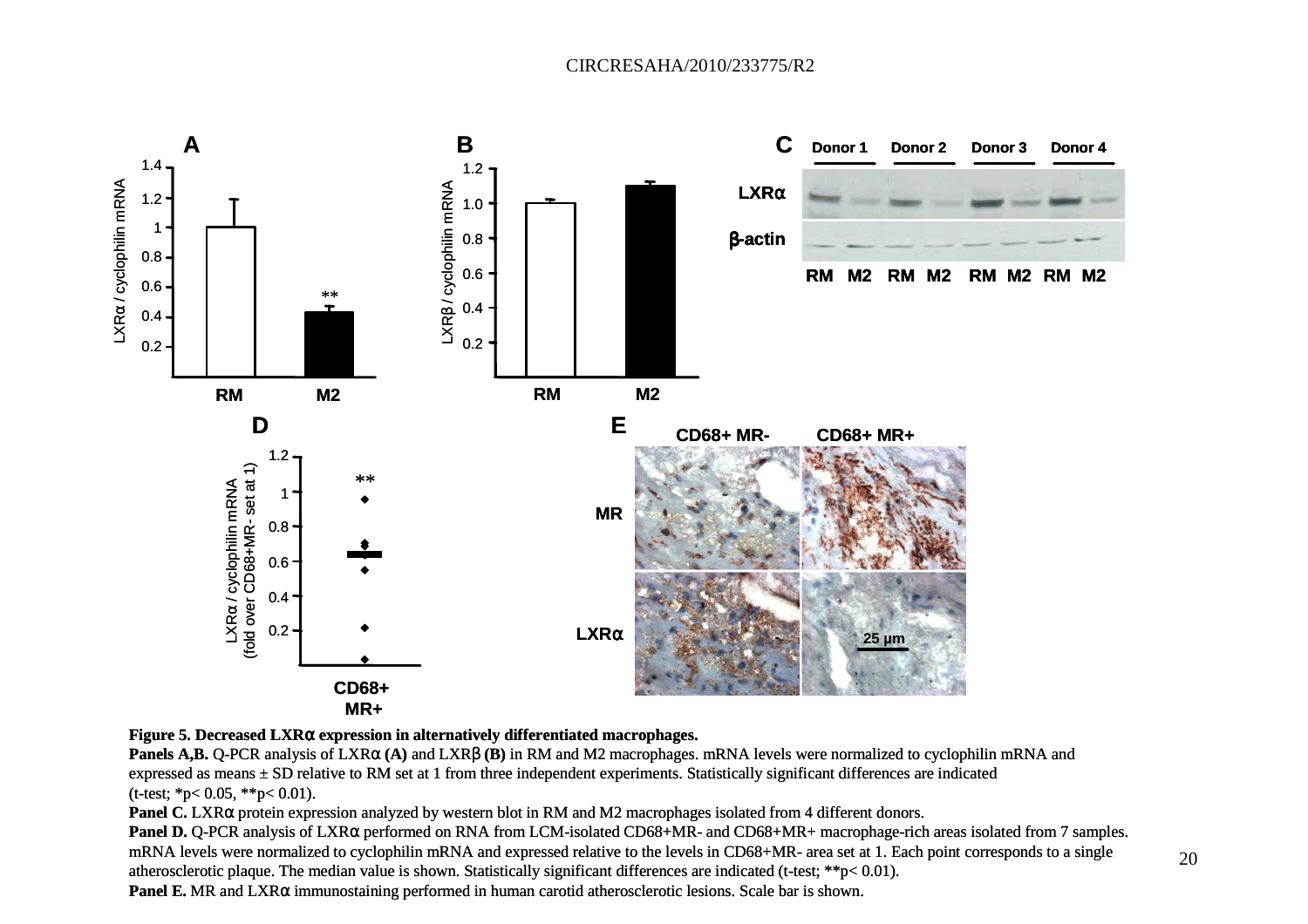



**Panels A-D.** Q-PCR analysis of LXRα **(A)**, LXRβ **(B)**, ABCA1 **(C)** and ApoE **(D)** in RM or M2 macrophages treated or not with T0901317 (T09). mRNA levels were normalized to cyclophilin mRNA and expressed as means  $\pm$  SD relative to RM set at 1 from three independent experiments. Statistically significant differences are indicated (t-test; RM vs M2 § p< 0.05, §§ p< 0.01, §§§ p< 0.001; and T09 treated vs control \*\*p< 0.01, \*\*\*p< 0.001). **Panels E-N.** Q-PCR analysis of LXRβ, LXR<sup>α</sup>, ABCA1 and ApoE in M2 macrophages transfected with non-silencing control (scrambled), LXRβ siRNA **(E-H)** or LXRα siRNA **(I-N)** and treated or not with T0901317 (T09). Results were normalized to cyclophilin mRNA and expressed relative to the levels in control-siRNA transfected cells set at 1 (mean ± SD of two independent experiments). Statistically significant differences are indicated (t-test; siRNA vs scrambled  $p<0.05$ ,  $p<0.01$ , T09-treated vs control \*p<0.05, \*\*p<0.01, \*\*\*p<0.001).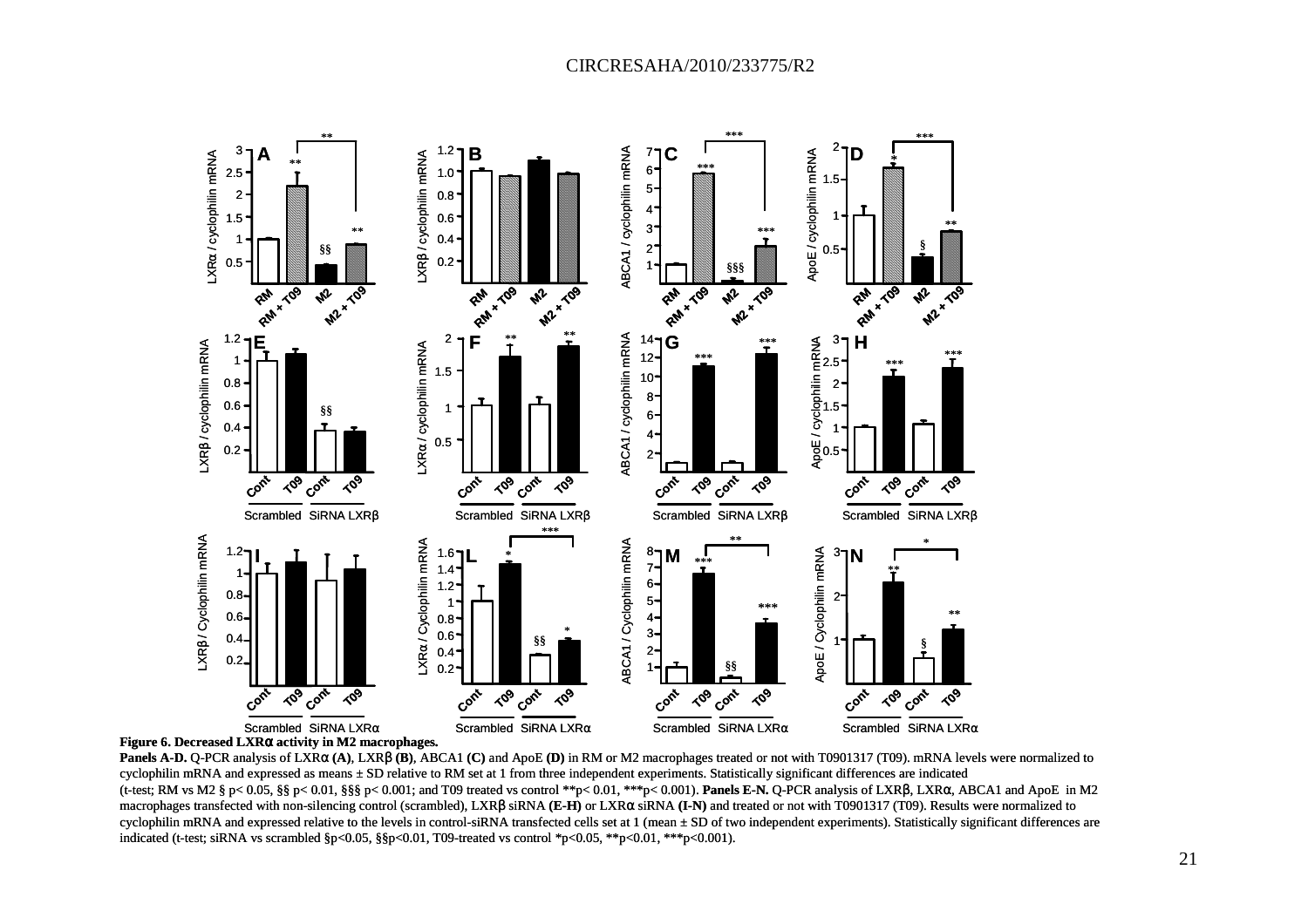

**Figure 7. 15-LOX inhibition restores the expression of LXR**α **and its target genes in M2 macrophages.**

**Panel A.** MR and 15-LOX immunostaining in human carotid atherosclerotic lesions. Bottom: Double staining of MR (red) and 15-LOX (blue). Most cells present double staining (purple). Scale bar is shown.

**Panels B-G.** Q-PCR analysis of LXR<sup>α</sup> **(B & E)**, ABCA1 **(C & F)** and ApoE **(D & G)** performed in M2 macrophages in the absence or in the presence of the CDC or the R04508159 compounds. mRNA levels were normalized to cyclophilin mRNA and expressed as means ± SD relative to untreated cells set at 1 from three independent experiments. Statistically significant differences are indicated (t-test; \*\*p< 0.01, \*\*\*p< 0.001).